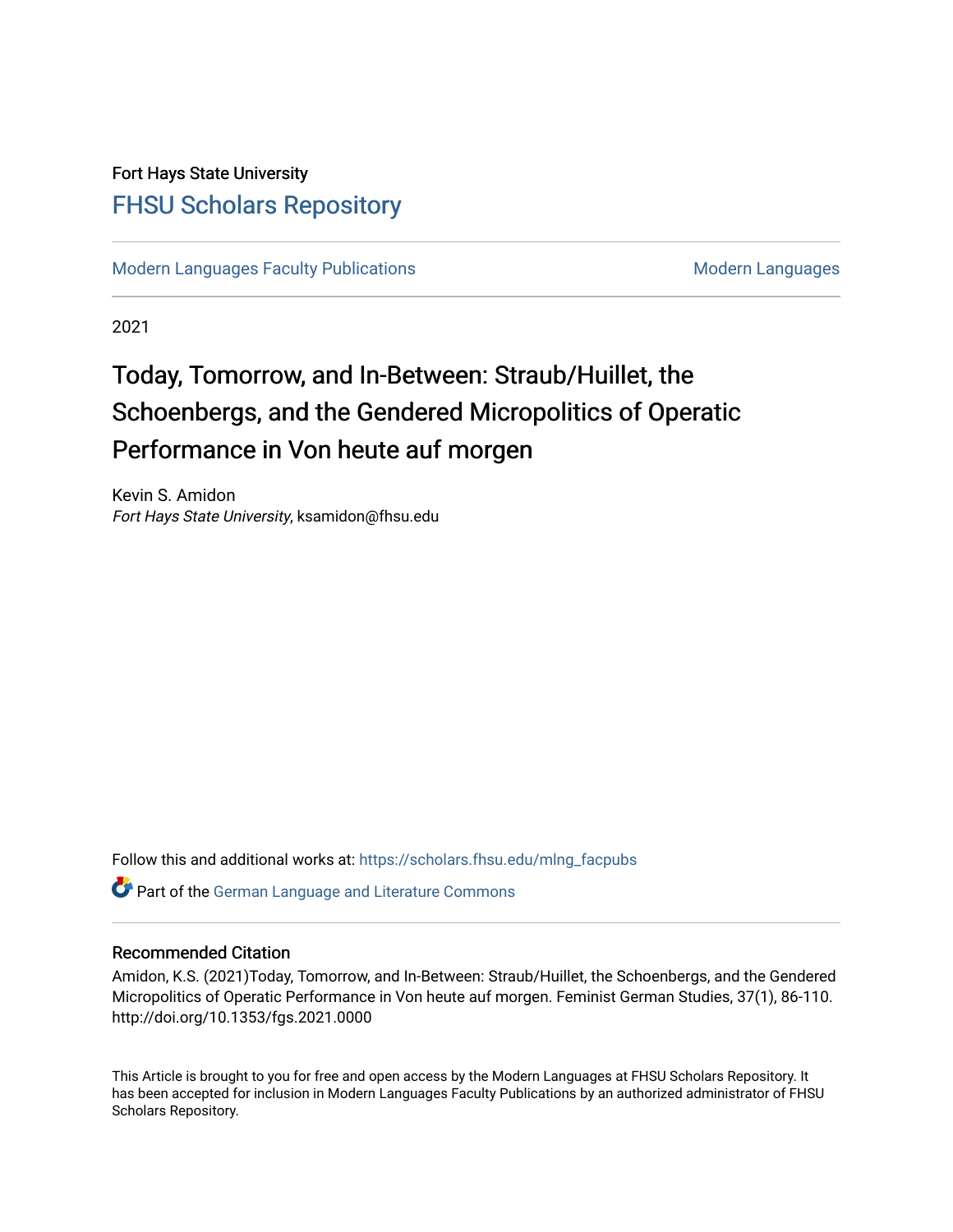## **Today, Tomorrow, and In-Between: Straub/Huillet, the Schoenbergs, and the Gendered Micropolitics of Operatic Performance in** *Von heute auf morgen*

### Abstract

Artists who have confronted the politics of collaborative theater have been both drawn to and repelled by opera, intrigued by its aesthetic possibilities, its suspect politics, and its economic entanglements. Central to opera's fascination has also been its complex and manifestly gendered production of texts, voices, and performances. This essay explores the 1929 one-act opera *Von heute auf morgen* by the librettist-composer team of Gertrud and Arnold Schoenberg, and a collaborative filmic performance of it in the 1996 film of the same name by the directorial-production team of Danièle Huillet and Jean-Marie Straub (musical direction by Michael Gielen). These two documents of operatic collaboration, along with the paired intertexts made up of the Straub/Huillet – Gielen film version of Arnold Schoenberg's *Moses und Aron* (1974-75), interrogate the complex field of attention to reveal its links to the aesthetics of gender, performance, and agency. Thus emerges an essential performative micropolitics embodying potential resistance to the opera's political economy of gendered domination.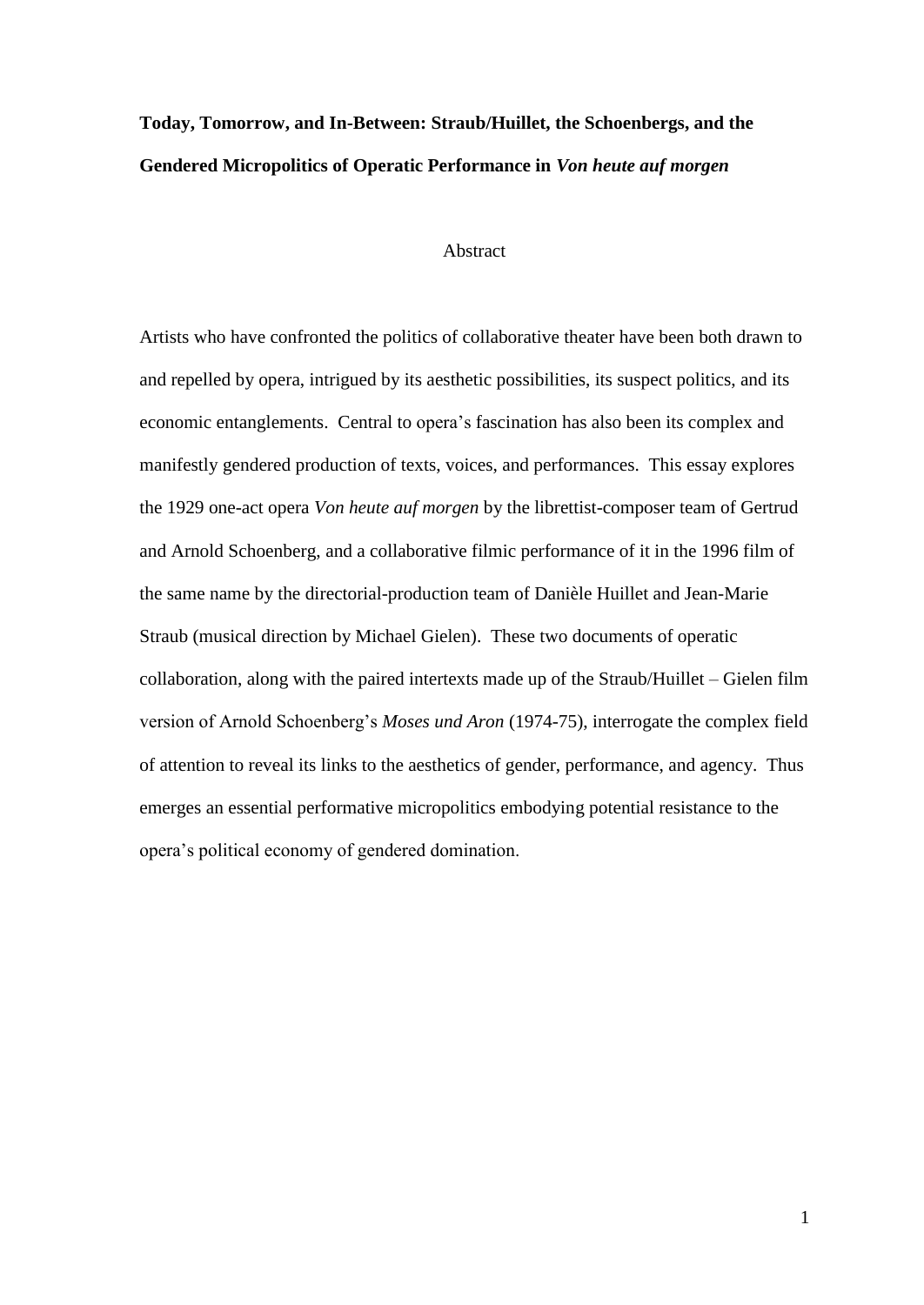In 1974, the filmmaking team of Jean-Marie Straub and Danièle Huillet engaged the symphony and opera conductor Michael Gielen to begin a collaborative project that would address concerns central to their careers in a new way.<sup>1</sup> They turned to Arnold Schoenberg's opera *Moses und Aron*, a work for which Schoenberg wrote both the text and the music, and that had developed through halting stages as a play, libretto, and opera that took its final fragmentary form in 1932 (Goldstein 160, 167). *Moses und Aron* had fascinated Straub/Huillet since their attendance at the first fully staged performance in Berlin in 1959, and motivated them to explore how film and opera might work in concert with one another (Byg 141). As complex forms of art and spectacle, film and opera overlap in numerous ways, and Straub/Huillet sought a rigorous approach to how the two forms might be united through formal and technical means commensurate to their respective aesthetic, dramaturgical, visual, and acoustic demands. The result, completed in 1975, was a filmic performance of Schoenberg's *Moses und Aron* that not only embodies Straub and Huillet's thorough and highly theorized approach to filmmaking, but also succeeds as a major recorded performance of an opera that is notoriously complex in its musical structure, dramatic vision, textual density, and visual spectacle.

In 1996 the same team of artists turned to another other opera composed by Schoenberg – with his wife Gertrud Schoenberg as librettist – that was, like *Moses und Aron*, composed with his exceptionally rigorous twelve-tone technique. This vastly different work, which has received less critical interest, is *Von heute auf morgen*. It was composed during late 1928 and 1929 between Schoenberg's inception of work on the libretto of *Moses und Aron* and his completion of the music for its first two acts (Brand, "A Short History" 241). *Von heute auf morgen* had captured Straub/Huillet's interest for many years as well. They had listened to it on record as early as 1965, and studied the score around 1972 at the time they were creating their first film that incorporated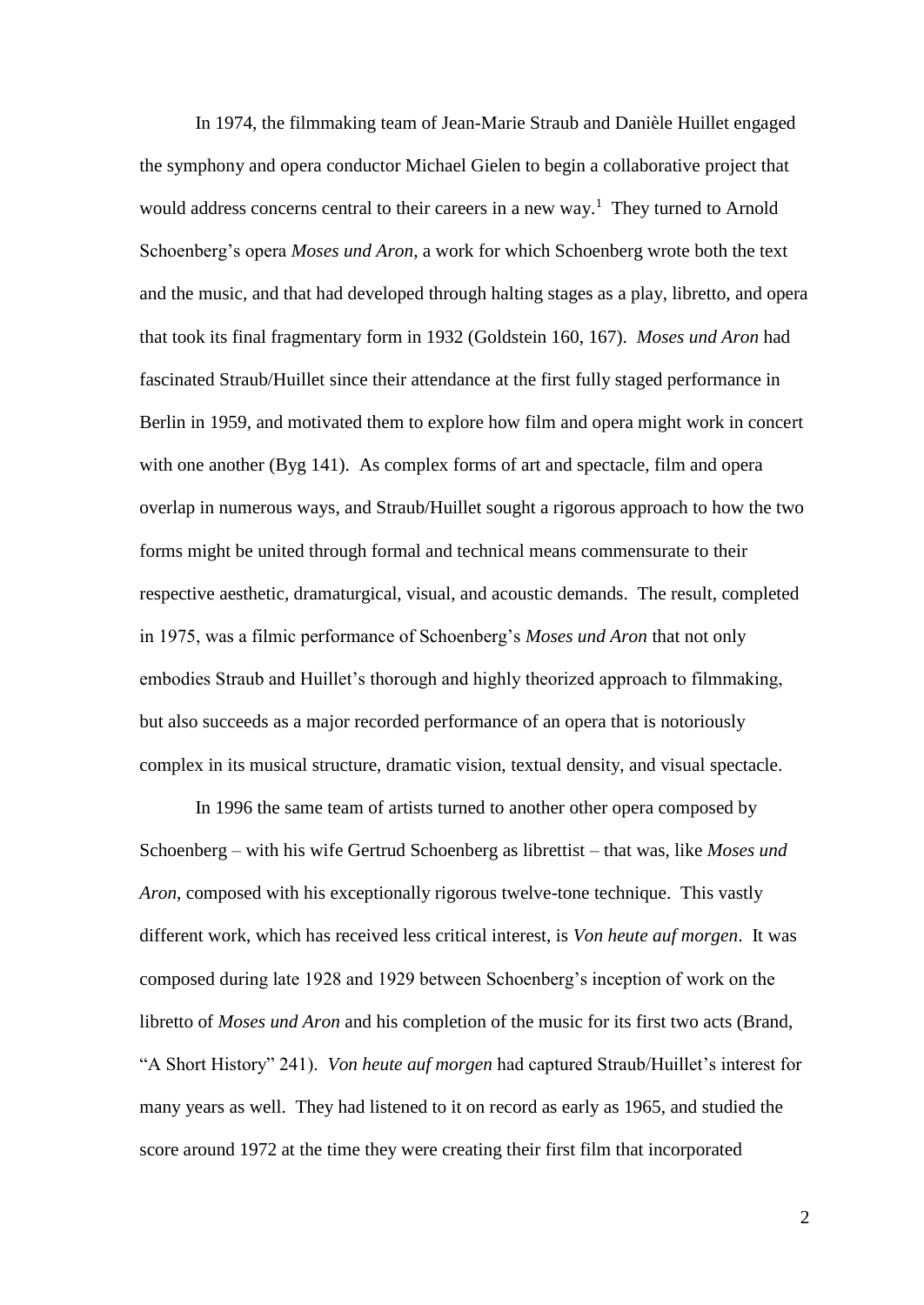Schoenberg's music directly, their *Einleitung zu Arnold Schoenbergs Begleitmusik zu einer Lichtspielscene* ("Eine Hexe" 87). In *Von heute auf morgen* they redoubled the thoroughness of their technical approach to the union of film and opera, and again produced a significant reference-building performance of a work of striking musical, dramatic, visual, acoustic, and emotional contrast. This paper will construct a reading of *Von heute auf morgen* that explores how the operatic/filmic field of interwoven performance and spectatorship draws out the dynamics of attention in ways that develop potential for resistance to gendered domination. Theoretical scaffolding for this reading will be found in the work of Jonathan Crary, Brandon LaBelle, Kathrine Cuccuru, and Bence Nanay. These scholars trace the resonances of attention through both spontaneous and intentional perception, listening, and aesthetic experience. *Moses und Aron* will be explored secondarily as a historical and aesthetic intertext that contrasts with central elements of *Von heute auf morgen*'s thematics, and thereby throws them into high relief.

Straub/Huillet always insisted that their films – despite the extraordinary care they took with their technique, preparation, and execution – were made to be watched, and even enjoyed, by audiences. They did not seek critical or scholarly recognition for its own sake. Byg paraphrases and quotes Huillet from one of her rare individual interviews, published in the journal *Frauen und Film* in 1982: "To the suggestion that Straub/Huillet films, too, seem to be built on a strict system, based on renunciation, she replied, 'I hope not *only* that. I hope that one can feel sensuality and pleasure [*Lust*] at the same time. Can sense the fragrance of things'" (13). This sensory metaphor – that one might be able somehow to "smell" a film – points to the care with which Straub/Huillet approached a further field of sense perception that they could in fact build directly into their films: sound. *Von heute auf morgen* represents a culmination of their longstanding interest in co-constructing unified visual and sonic fields of performance and attention in their films.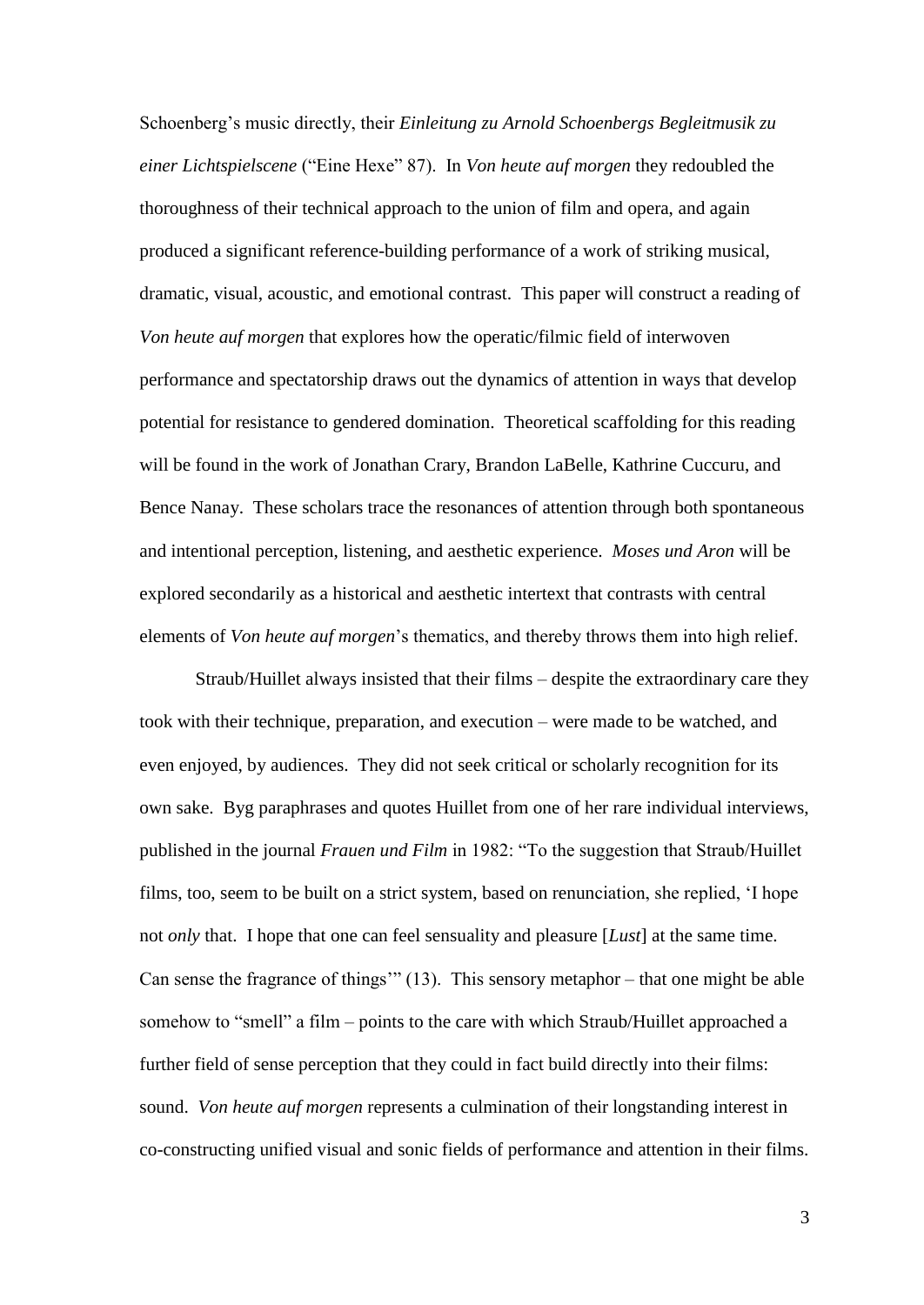This led them to take a passionate interest in the technology of reproduction, because they argued that the attention of spectator-listeners could be strained, even attacked, by sound that diverged from the carefully constructed visual field on the screen. When asked by Robert Bramkamp in a 1997 interview "why did you shoot the film with a monaural optical soundtrack?" Huillet answered vividly, emphasizing the spectatorlistener's experience and the significance of an integrated sonic-visual field:

Because we both hate Stereo. And we hate Dolby more. And even more, we hate the so-called Dolby Surround Sound, in which one is bombarded from the rear. Where one suddenly feels gunshots or music on the back of one's neck. [...] If you have two people on one screen, what sense does it make to hear them from the left and right? ("Eine Hexe"  $90$ ).<sup>2</sup>

These integrated fields function to allow reflection of, und upon, a critical sphere of cinematic thematics that carries, in both *Von heute auf morgen* and *Moses und Aron*, vast significance both for the characters on the screen and for the audience's relationship to the filmic-operatic work: the dynamics of attention. This exploration of attention includes – and hinges upon, through the representation of gender performance in *Von heute auf morgen* – both attention broadly defined (attention to any object or person) and aesthetic attention (to an artistic work or performance). It enables the film-operas, and in a particularly fascinating counter-intuitive fashion *Von heute auf morgen*, to work as spaces enabling the performance of a politics of resistance to gendered oppression.

To interpret *Von heute auf morgen* as a representation of resistance to oppressive gendered norms may at first seem jarring. It is a short, one-act work with a simple plot, one that on the surface appears unlikely to unsettle traditional gender roles in the nuclear family. The denouement even appears to reinscribe them in a manner directed against discourses and symbols of female liberation during the 1920s. The Woman takes revenge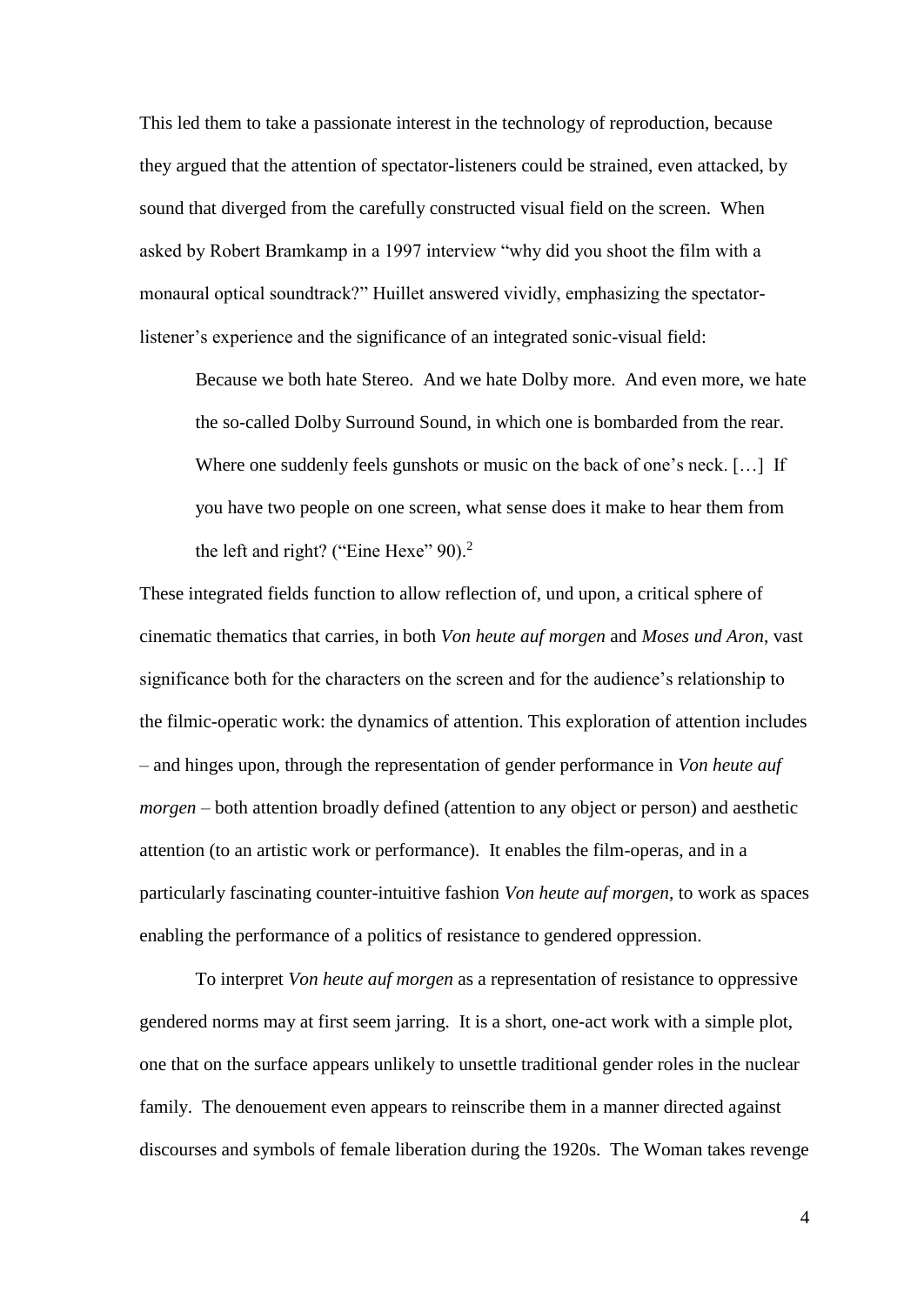upon The Man for his dallying at a party with her (female) Friend by attracting the interest of a (male) Singer.<sup>3</sup> The plot is symmetrically structured, with an initial conflict after The Man and The Woman return to their modern apartment (in which all action takes place), a central dramatic-structural fulcrum in which the Woman stages a gendered performance as a liberated, modern woman of the times who does not care about traditional family relations, and a final resolution in which the awakened Child – and a visit by The Friend and The Singer – lead The Man and The Woman to a tenuous reconciliation.

Arnold Schoenberg himself, in a well-known letter to Hans Wilhelm (later William) Steinberg, the conductor of the work's 1930 Frankfurt premiere, seemed to authorize a reading of the work that casts its thematics against the "merely modern" or "fashionable…in marriage as in art, in politics, and in points of view on life" (qtd. in Stuckenschmidt 300).<sup>4</sup> Nonetheless the work's complex figuration of attention, especially in The Woman's gender performance in the central portion, invites an againstthe-grain reading that highlights the Woman's agency in demanding, offering, and receiving attention, and resisting masculine domination of these attentive vectors. Straub/Huillet's filmic performance draws out the visual and aural dynamics of this agency with rigorous visual and sonic focus, guiding the spectator-listener's aesthetic attention into the field of attentive performance represented on the screen.

Straub/Huillet sought in wide-ranging ways to use the integrated visual and sonic fields in their cinema to unfold potential resistance to the violent politics of race, class, and gender oppression in their re-readings of the "great" works that provided intertextual grounding for their films. Among the ways they sought to do so, in their unique and highly personal style, was to work with non-professional film actors – including opera singers – to achieve performances that focused attention onto the structures of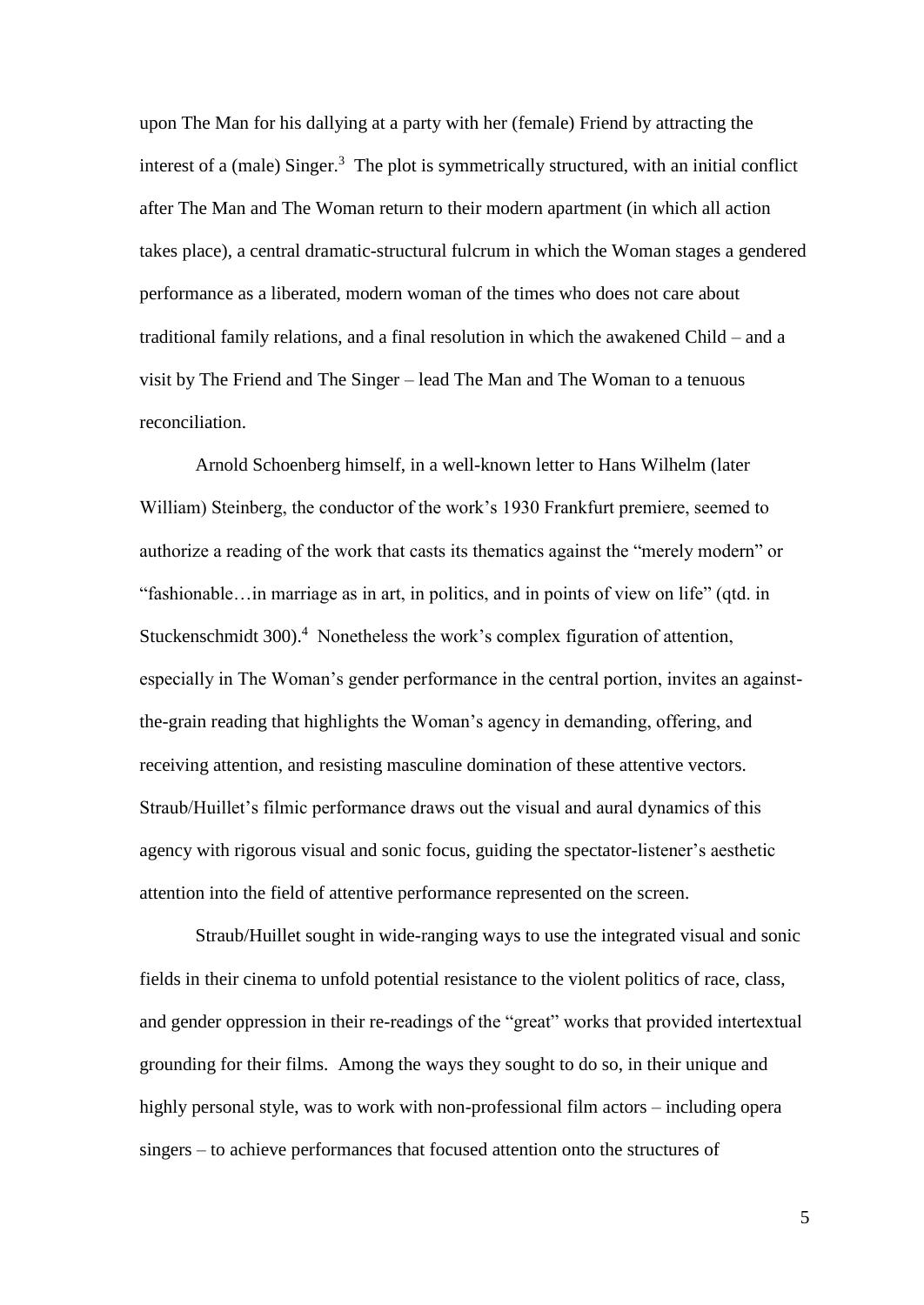representation and communication in their films, in particular by highlighting the significance of the vocal utterance itself. Manuel Ramos-Martinez analyzes this technique succinctly:

[T]he resistance of Straub and Huillet to the relation of captivity between voice and body reproduced by dominant cinemas operates from different grounds than most feminist filmmakers and theorists. And yet their work has relevance for feminist theory and art practices since they also seek to undo militaristic, patriarchal, capitalist modes of speech, punctuation and communication. […] The cinema of Straub and Huillet makes us see and hear how the cohabitation voicebody is not held at the price of an impoverishment or entrapment of the vocal, but on the contrary makes possible something like a lyrical detonation (6).

For Straub and Huillet, the voice belongs to the body, and is its most powerful political tool. Opera, therefore, provides an especially tense space of potential for the voice, because the form turns not just upon the way characters perceive – or fail to perceive – the smallest and simplest vocal utterances, but also upon vast and sublime moments of vocal transfiguration directed at audiences in the theater. Straub/Huillet's Schoenberg films both contain every level of these dynamics. *Moses und Aron* focuses on the largerscale question of community life and leadership. *Von heute auf morgen* mines the domestic space for its gendered micropolitics, foregrounding how attention shapes and structures relationships.

Byg highlights Gilles Deleuze's appreciation of Straub/Huillet's most signal achievement in ways that are further significant to understanding the gendered micropolitics of attention that structure *Von heute auf morgen*. Deleuze, in his *Cinema 2*, focuses on the visual in Straub/Huillet's work to draw out film's political potential (here, like many other commentators, masking Huillet's co-equal role behind Straub's name):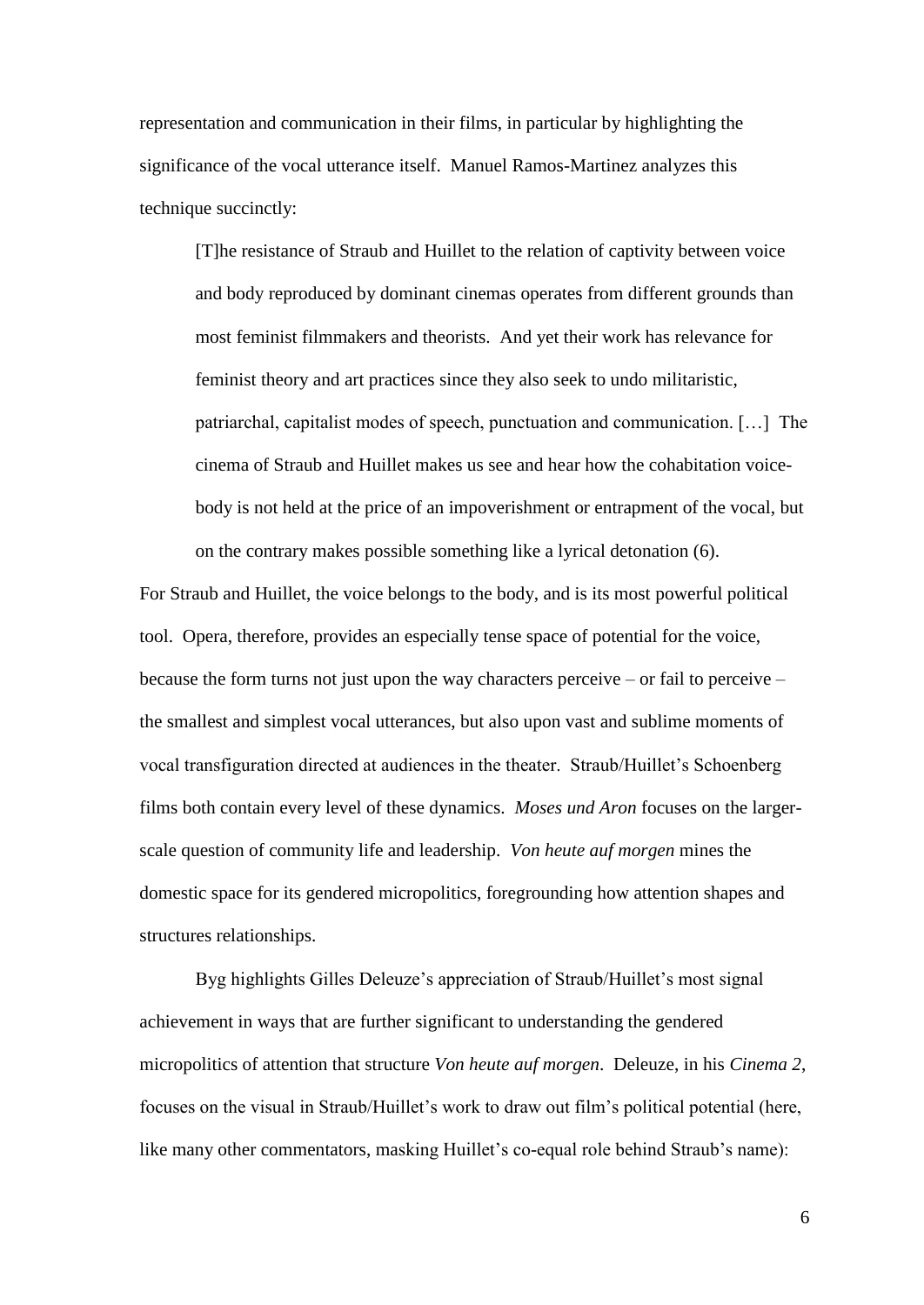Renais and the Straubs are probably the greatest political film-makers in the West, in modern cinema. But, oddly, this is not through the presence of the people. On the contrary, it is because they know how to show how the people are what is missing, what is not there… (qtd. in Byg 5).

In showing "what is not there," Straub/Huillet are allowing potential to emerge, they are making manifest what is otherwise hidden, repressed, oppressed, sublimated, or exploited. I suggest that especially in *Von heute auf morgen*, this making-manifest in their filmic practice has two crucial valences: 1) they show us the constituent "not there" of feminist resistance in the domestic sphere by staging the emergence of the embodied female voice from a position of suppression; and 2) they allow us, as audience, to *hear* the "not there" that is at the core of the politically charged act of *attention*. *Von heute auf morgen*, in staging the eruption of an overt, targeted gender performance as a demand for both perceptual and aesthetic attention, reminds us that gender performance does not vanish into nothingness when not overtly staged. It is always, everywhere, "not there."

The historical development of *Von heute auf morgen* contains an additional moment of significance related to the "not there" of the female collaborator. As an operatic work, and a focus of Straub/Huillet's interest, it emerged from a form of collaboration otherwise almost unheard-of in operatic practice: male and female life partners shared materially in the construction of the work. This moment is redoubled through another biographical moment, exile. While especially Straub/Huillet were reticent to admit biographical explanations for their artistic motivations, both they and the Schoenbergs experienced forms of exclusion that led to re-evaluation of identity and eventually departure from the ethnic spaces into which they were born and had originally built identities – Straub/Huillet leaving France in resistance to the violence of the Algerian war; the Schoenbergs departing Germany at the hands of the Nazis (Byg 9).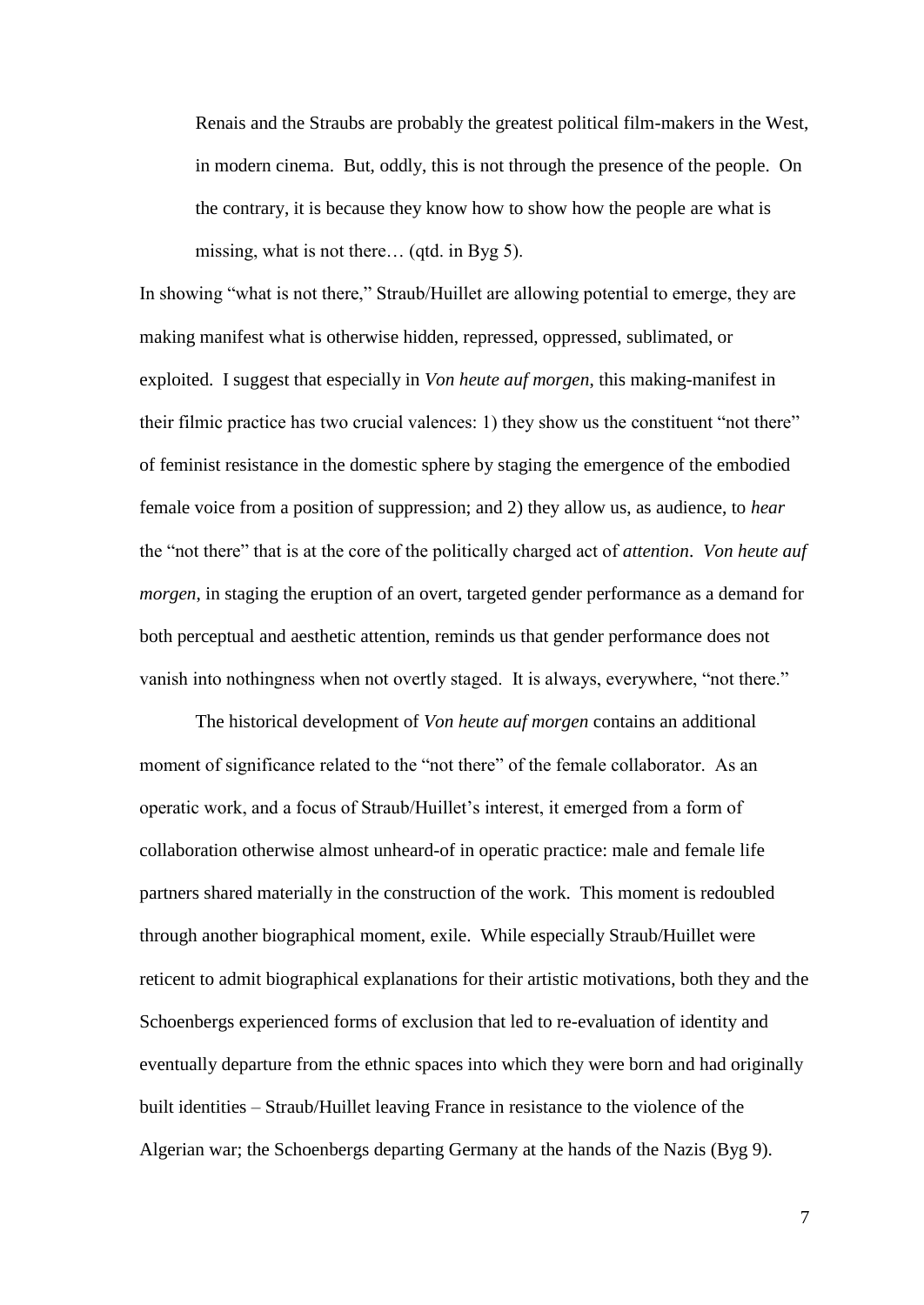While Arnold Schoenberg composed the score (and is often given singular rhetorical credit for the achievement in contradiction to substantial scholarly evidence to the contrary), his second wife Gertrud collaborated closely on the libretto.<sup>5</sup> Symptomatically, she chose to do so under a pseudonym charged with both gendered and racialized resonances: "Max Blonda." Juliane Brand's musicological and documentary work brilliantly demonstrates that Arnold and Gertrud Schoenberg saw their work as a substantially co-equal collaboration ("Of Authorship"). In another 1997 interview, this time with Artem Demenok, Straub/Huillet emphasize the importance of Gertrud Schoenberg's contribution to the opera in their typically polemical voices:

Straub: And here it is something very important, it is a text by a woman. […] Schoenberg would most certainly never have made an opera out of a text he despised. […]. There is no American film with a text as precise, finely worked, and interwoven as this text here. […]

Huillet: I think that the people who say this text is bad are simply ignorant ("Eine Hexe"  $91$ ).<sup>6</sup>

Just as Straub/Huillet's practice makes no sense without questioning traditional role distinctions between director, screenwriter, and production designer, neither does the Schoenbergs' without dissolving rigid distinctions between composer and librettist.

In their readings of the Schoenberg(s') operas, Straub/Huillet – Gielen achieve an approach to attention that reveals it both as a multifaceted formal moment structuring the two operatic works and also as a link uniting the audience's filmic and operatic experience into a mode of consciousness that can ignite political and historical awareness. In the opera-films, the representation of attention gains further significance because it unfolds in parallel to, and always linked with, the representation of identity. In *Moses und Aron* attention is to the Word of God, to the title characters with access to it,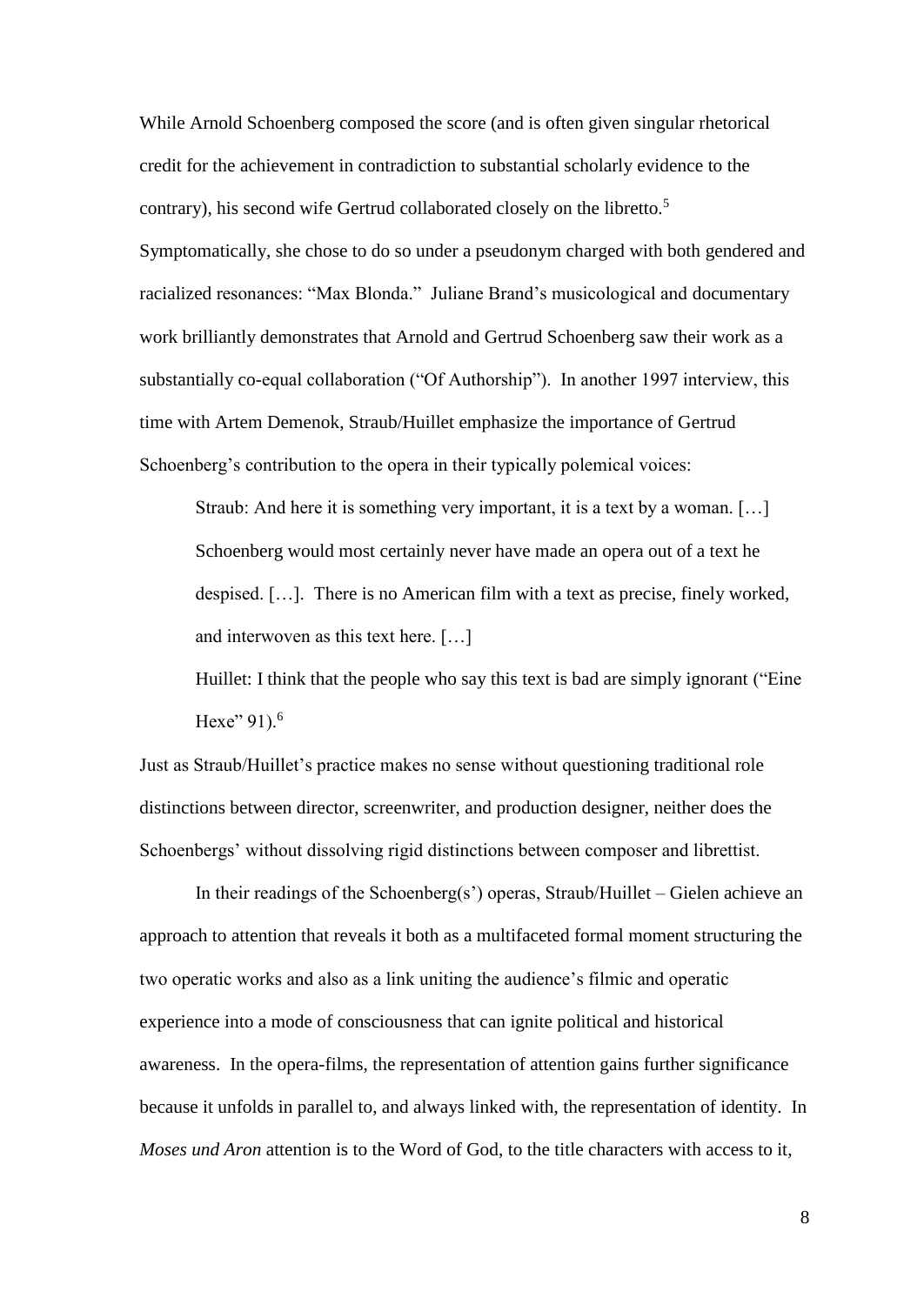and to the possibility or impossibility of divine representation; identity is therefore historically conditioned and contingent upon group practices of worship and belonging. In *Von heute auf morgen* attention is paid visually and aurally to and among a small ensemble of only five spoken and sung characters in a closely circumscribed domestic space; identity is therefore intensely interpersonal and localized. The conflicts in *Von heute auf morgen* are therefore necessarily and thoroughly gendered, whereas in *Moses und Aron* the theological-political scope supersedes the exploration of gender relations. The two works between them thus bear out, on the one hand, a vastly scaled macropolitics of historical belonging, and on the other a densely variegated micropolitics of personal and domestic relations.

The work of the theorists Jonathan Crary and Brandon LaBelle, seen further through the lens of a scholarly conversation in analytical philosophy over the past decade that seeks to explore potential differences between aesthetic attention and attention broadly conceived, provides a foundation for close reading of these opera-films that does justice to their density and complexity. Crary's work, especially in his book *Suspensions of Perception*, seeks to understand how the psychological and social investigation of human perception during the rise of modernity focused ever more closely upon techniques and practices of attention. LaBelle, in *Sonic Agency*, argues that it is particularly through the force of acoustic experience that emancipatory potential can emerge. For LaBelle, the concept "listening" therefore inheres the particularly acoustic elements of attention, and he prefers that term. Crary, however, seeks to explore both the acoustic and the visual, thus he prefers the term "attention." Crary's work therefore provides a kind of conceptual envelope around LaBelle's more specific claims. Their arguments are enriched and deepened by the philosophical insights of Kathrine Cuccuru and Bence Nanay (who themselves respond to the work of other philosophers including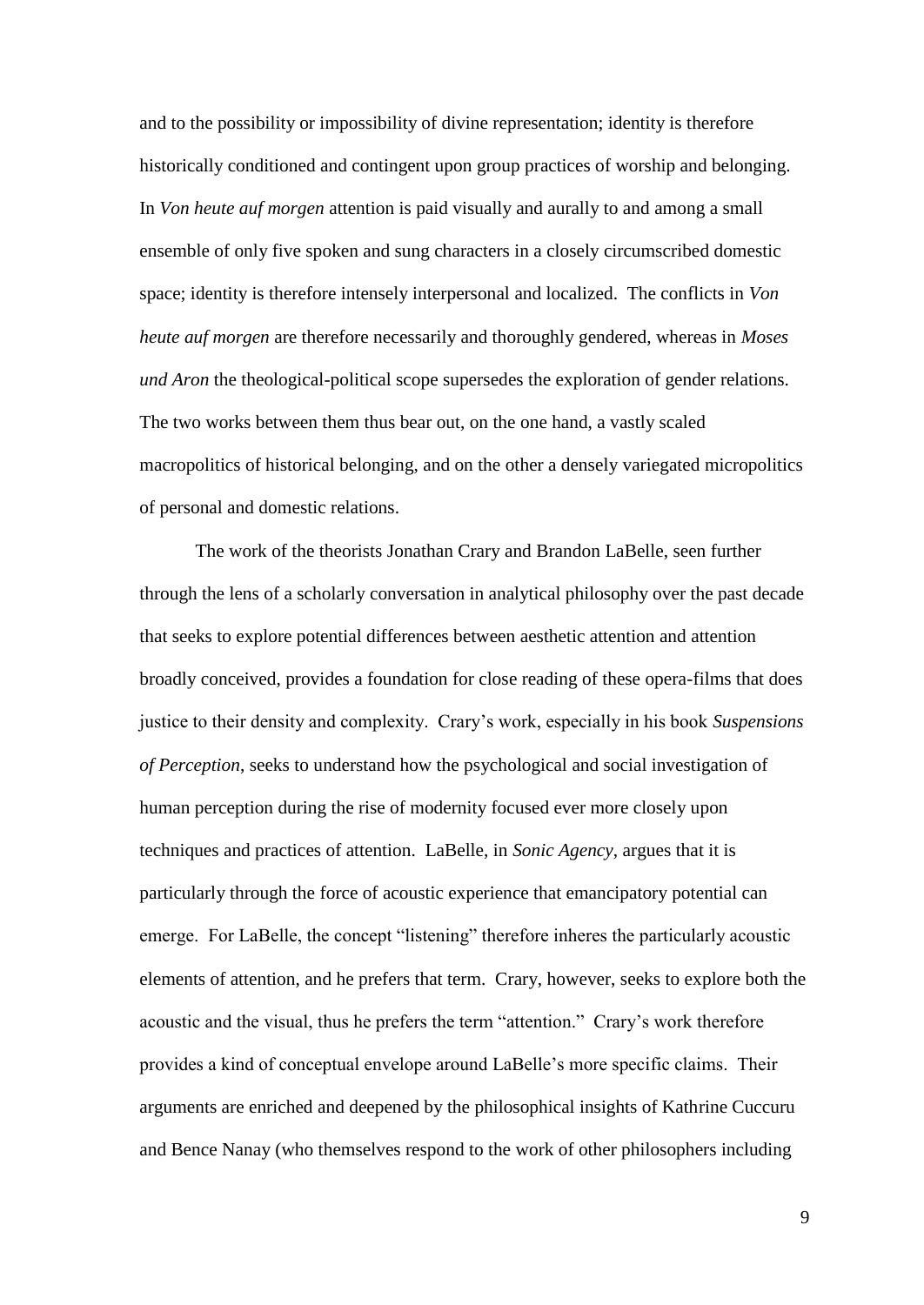Carolyn Dicey Jennings, Wayne Wu, Murray Smith, and Elisabeth Schellekens). This theoretical constellation provides powerful tools for analyzing the two Straub/Huillet – Gielen opera-films.

Crary's argument begins with a dependent clause pointing to profound historical shifts in the cultural structuring of visual and auditory perception. He also immediately raises operatic experience, focusing his readers upon it as a potentially heightened form of attention:

Whether it is how we behave in front of the luminous screen of a computer or how we experience a performance in an opera house, [...] we are in a dimension of contemporary experience that requires that we effectively cancel out or exclude from consciousness much of our immediate environment (1).

He proceeds to draw direct links to identity:

I am interested in how Western modernity since the nineteenth century has demanded that individuals define and shape themselves in terms of a capacity for "paying attention," that is, for a disengagement from a broader field of attraction, whether visual or auditory, for the sake of isolating or focusing on a reduced number of stimuli (1).

These forthright introductory statements outlining Crary's interests enable a definition of attention adequate to the complexities of the operatic-filmic works examined here: attention is, at its core, a focusing of visual and auditory perception.

Attention has, however, two aspects that support and expand its analytical and explanatory power here. Firstly, attention's focus may or may not emerge from volition or desire. Individuals can choose to be attentive – to "pay" attention – or their attention may, in any number of ways, be encouraged, attracted, drawn, forced, or coerced. In Crary's formulation: "attention is the means by which an individual observer can […]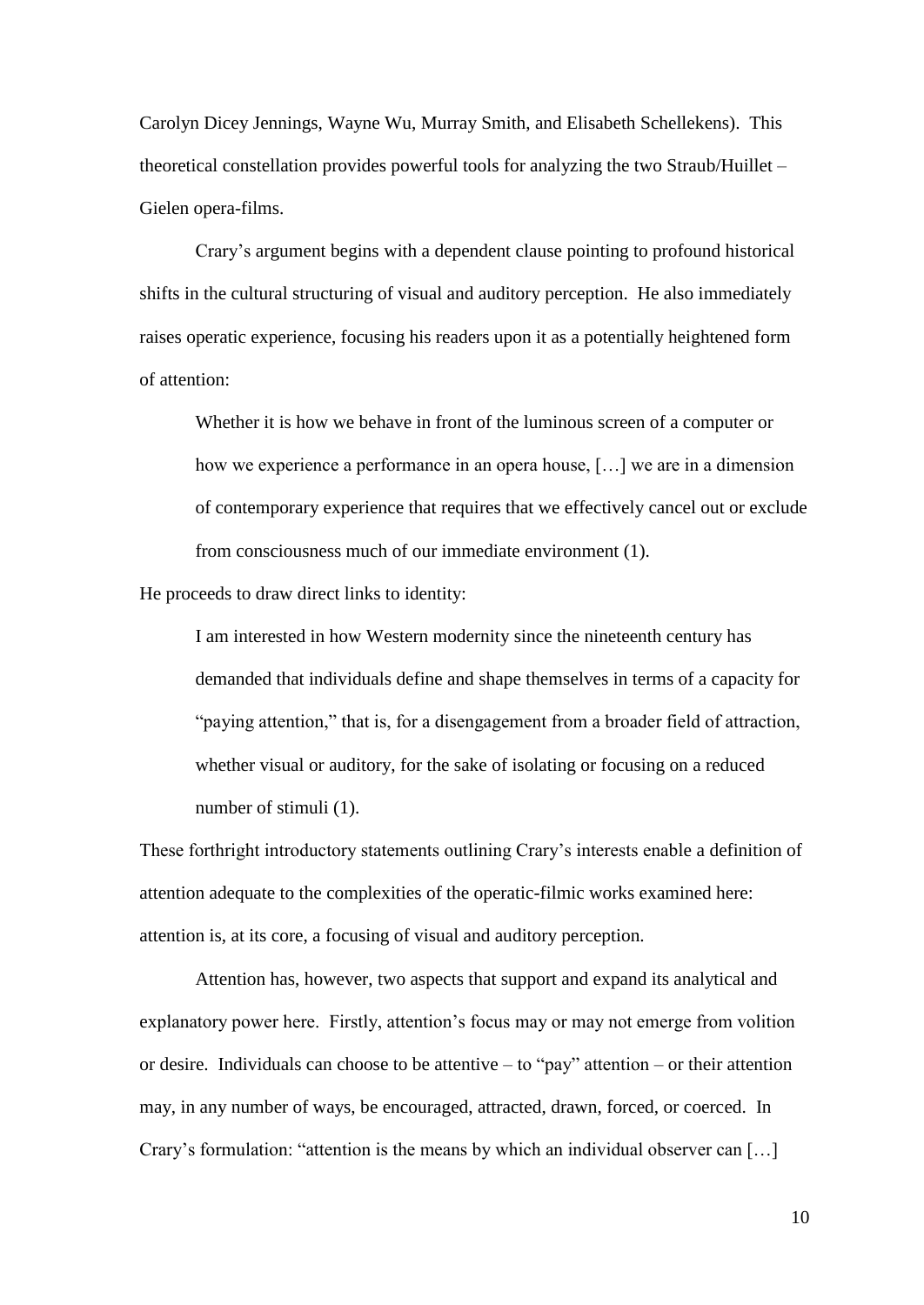make perception *its own*, and attention is at the same time a means by which a perceiver becomes open to control and annexation by external agencies" (5; emphasis original). Cuccuru's discussion of (general) attention frames this idea, in the kind of binary language common to analytical philosophy, as follows:

There are two distinct characteristics of what is ordinarily understood as the act of attending. One is that the act is spontaneous or automatic, that is, *to draw our attention.* The other is that the act is intentional or controlled, that is, to *focus our attention* (163-164; emphasis original).

In aesthetic attention, this distinction is heightened, because aesthetic objects have a vast array of attributes that stand in relation to the spectator-listener. Cuccuru enriches her analytical argument with reflection on this issue:

Moreover, my characterization accommodates the complex relation between automatic and controlled attention seen in aesthetic experience. For example, I purposefully focus on a performance of the [Gregorio Allegri] *Miserere*…. [O]ver the fourteen minutes or so of its performance, my attention shifts throughout, I focus on certain harmonies, I am suddenly drawn to another layer of voices, and then, I find myself fiddling with my concert programme, realizing that I am no longer paying attention at all (172).

In *Von heute auf morgen* the drama is structured around the characters' unstable fluctuation between these not always clearly differentiable spheres of attention, particularly with respect to the communicative or aesthetic qualities of the voice. The intimate relationships around which the plot is built further demonstrate how fraught these dynamics of spontaneous vs. intentional attention can become, and the opera-film stages them with exquisite care. *Moses und Aron*, with its biblical setting, shifts the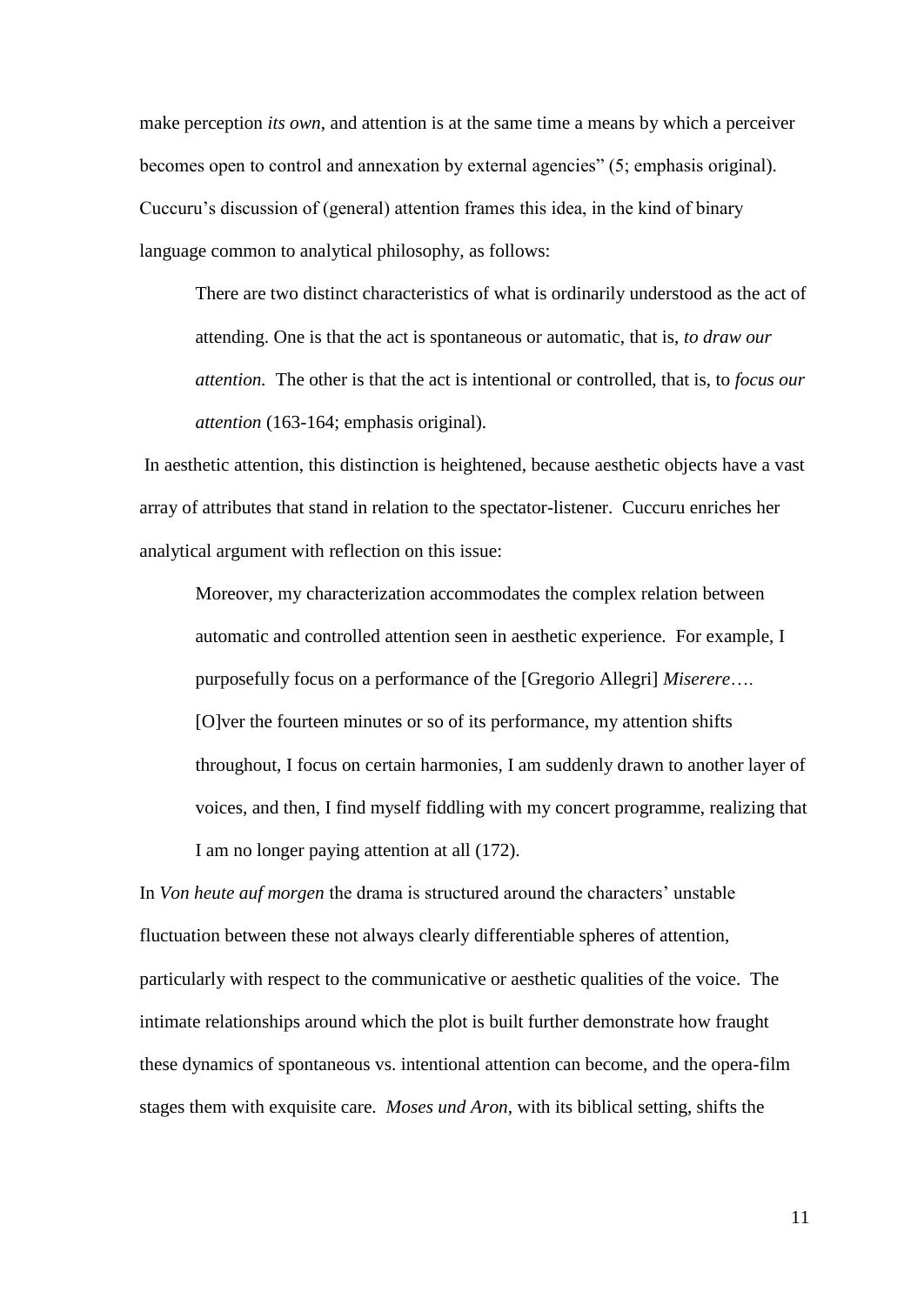stakes of these questions of spontaneous and intentional attention into the sphere of the historical and theological.

LaBelle's arguments about "sonic agency" enable this understanding of attention – parsed in his terms somewhat more narrowly as "listening" – to be made especially productive for the sphere of the operatic, in which acoustic phenomena provide the formal foundation. While LaBelle focuses his readings on contemporary forms of literature, theater, music, and political resistance, rather than on forms like opera with considerable high-cultural historical freighting, his claims about the power of listening are striking in the context of opera and opera-film. An especially important valence of LaBelle's "listening," and one that Crary's broader "attention" cannot fully encompass, is communication. When individuals listen, it is often in the expectation of meaning. These arguments are especially fruitful for reading *Von heute auf morgen*, in which failures of communication, driven by tense and layered gender performance and heightened aesthetically through the techniques of the operatic voice, stand at the center of the dramatic conflicts:

Experiences of listening are deeply connected to the act of dialogue; conversations amongst friends and family, intimate exchanges, or those between colleagues or neighbors. […] Yet within such a scene listening is also easily distracted. […] Listening, I would suggest, is often a listening *after* something or someone; it follows behind this sound that is already moving elsewhere (18-19; emphasis original).

LaBelle goes on to mine this exploration of listening for its emancipatory potential. The challenges inherent in the project lead him to conclude his argument with a range of rhetorical questions, but one in particular gives a clear summation: "Is it possible to cast listening as an activism that may give challenge to existing demarcations of structures of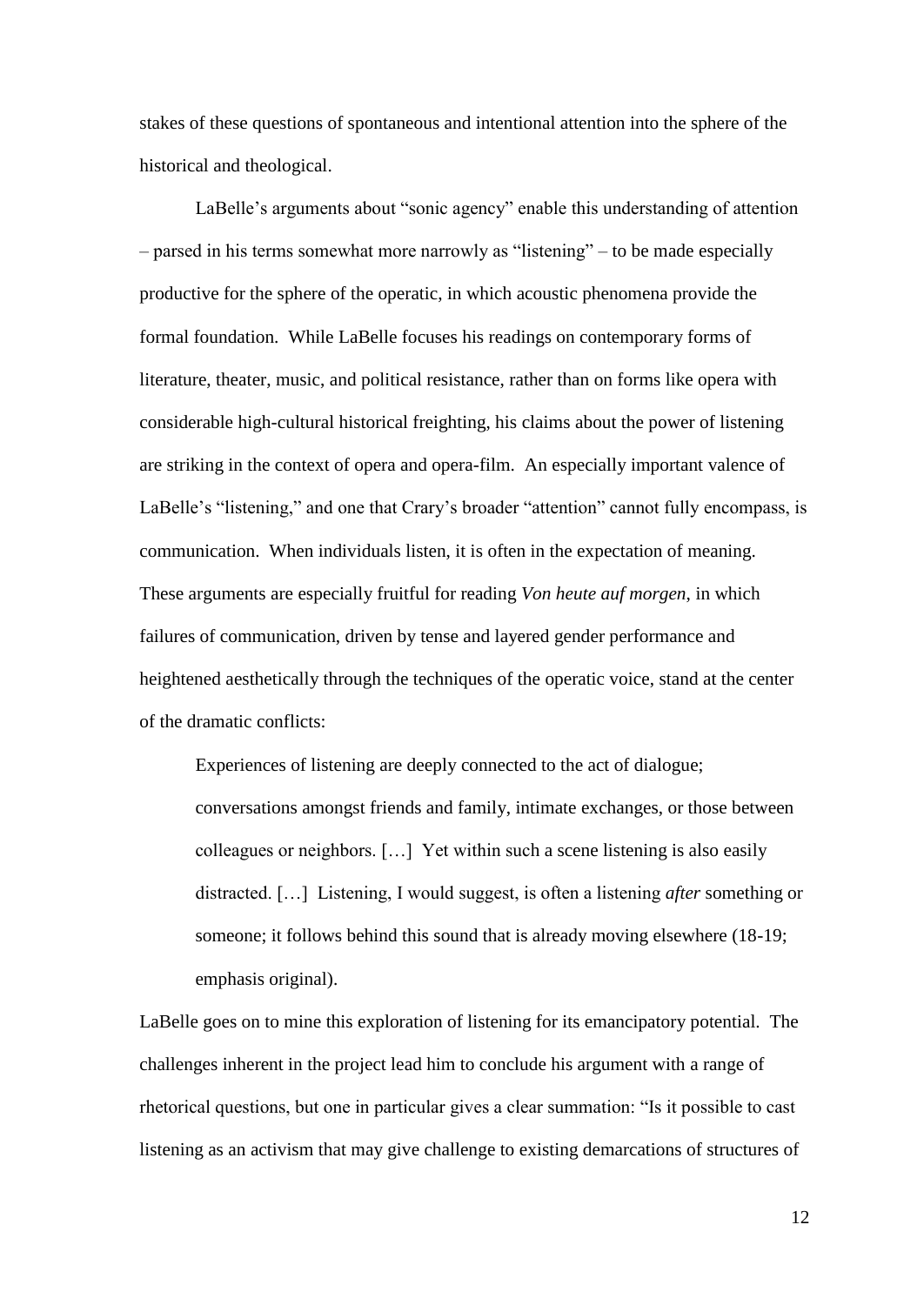domination, or against those who seek to dominate others?" (160). I suggest that in the context of *Von heute auf morgen*, this is precisely what engaged listening offers to the lead female character – access to genuine agency.

LaBelle's reflections on listening are further deepened in the context of operafilm by philosopher Bence Nanay's analysis of what he calls "musical twofoldness," a concept that distinguishes attention to the musical work itself from attention to the qualities of any given performance of that work. He argues that the only conclusion one can draw about this twofoldness is that "when we aesthetically appreciate a musical performance, we simultaneously attend to both the features of the performed musical work and the features of the token performance we are listening to" (606). There is no musical-aesthetic attention without embodiment through performance.

The question of musical twofoldness similarly parallels what musicologist Carolyn Abbate explores as a distinction (drawn from the philosopher Vladimir Jankélévitch, whom she translated) between the "gnostic" – the reflective, hermeneutic, and epistemological – and the "drastic" – the unmediated, embodied, and performed – in opera. She narrates an experience she had of two performances of the same production of Wagner's *Die Meistersinger von Nürnberg* a few days apart in which the tenor Ben Heppner, singing the extraordinarily demanding role of Walther von Stolzing, experienced vocal failure in the first performance, and was unable to sing the sequence of high notes in the "Prize Song." This moment of failure breaks the veil of gnosticattentive, knowledge-mediated spectatorship, rendering the performance a drastic sequence of ongoing cognitive dissonance between Heppner's failing vocal instrument and the brilliant operatic spectacle surrounding him:

Heppner would go on singing knowing what lay ahead. Now the other performers seemed, somewhat psychotically, still to inhabit their roles in Wagner's jolly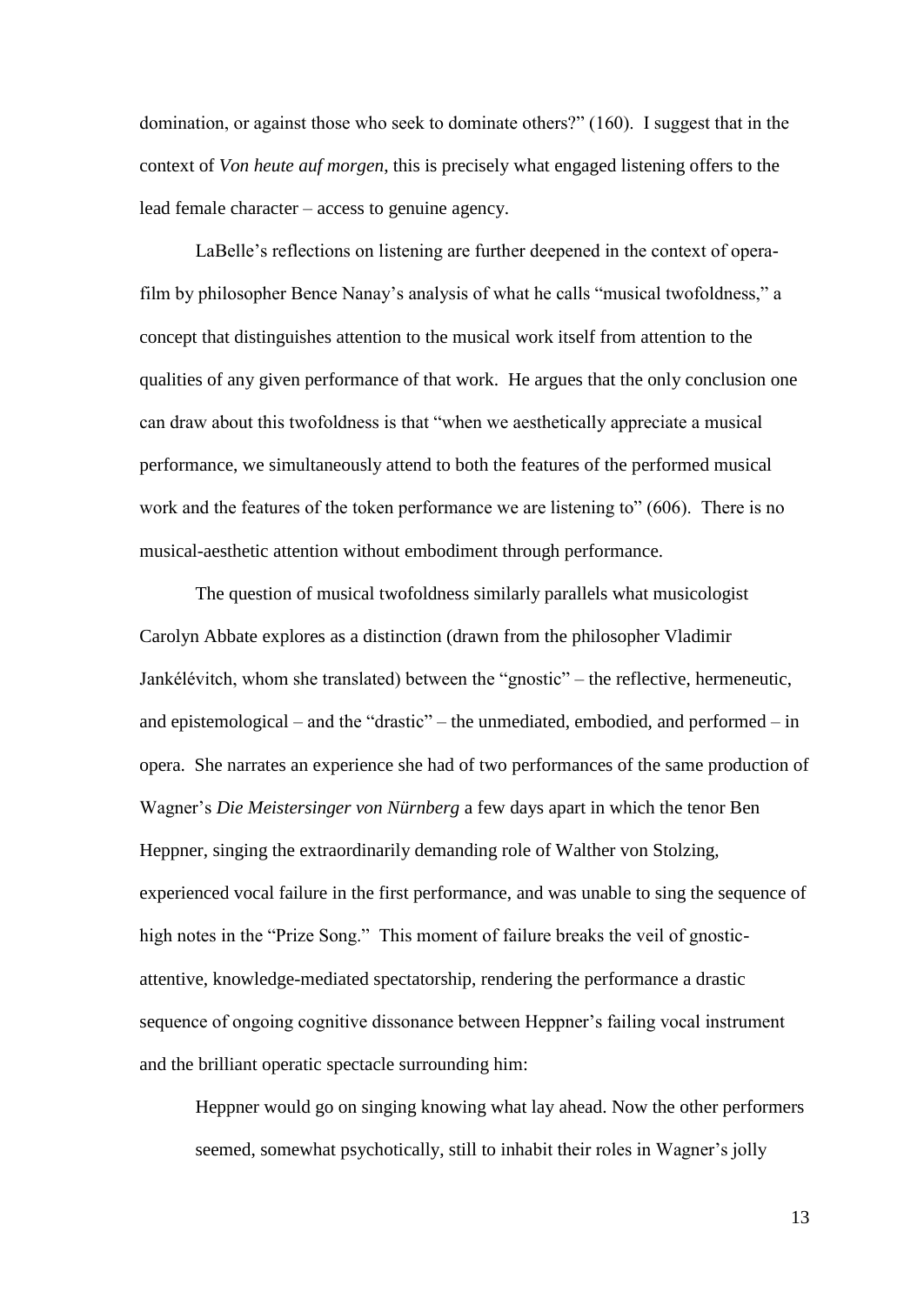Nuremberg, while Heppner became a unique human being in a singular place and time, falling from the high wire again and again (Abbate 535).

In the second performance, Heppner was once again in strong voice, but Abbate relates that she was unable to attend to the flawless performance without near-hallucinatory imagination of the potential consequences of a renewed vocal break.

This story demonstrates the mutual implication of the gnostic and the drastic. Abbate does not seek to detract from gnostic, epistemologically oriented forms of scholarship, inquiry, and informed spectatorship. She argues, however, that without attention to the embodied, performed carrying-out of music, much of its significance goes missing (513). As a major figure in the feminist turn in opera studies that accelerated dramatically after the publication of Catherine Clément's *Opera, or the Undoing of Women* in English in 1988, Abbate further motivates us to think of how gender is implicated in this drastic sphere. This issue is in play in her readings of *Meistersinger*, for in the opera the main female character, Eva Pogner, is made – by her own father – into the physical prize for the male winner of the singing competition. With respect to *Von heute auf morgen*, the stakes could not be clearer, or more significant for the work, its performance, and its interpretation: the opera overtly stages gender performance as something intensely bound up with the operatic voice and operatic representation. The drastic and the gnostic aspects of operatic experience are both highlighted through the interplay of the complex vectors of aesthetic and perceptual attention between audience, characters, camera, and soundtrack.

Additionally, opera as an artistic form – further heightened through Straub/Huillet – Gielen's techniques of opera-film – foregrounds the tension between the diegetic space of representation and the non-diegetic space of audience perception and reception. In an operatic context, the audience, the musicians, and the singers all pay attention to the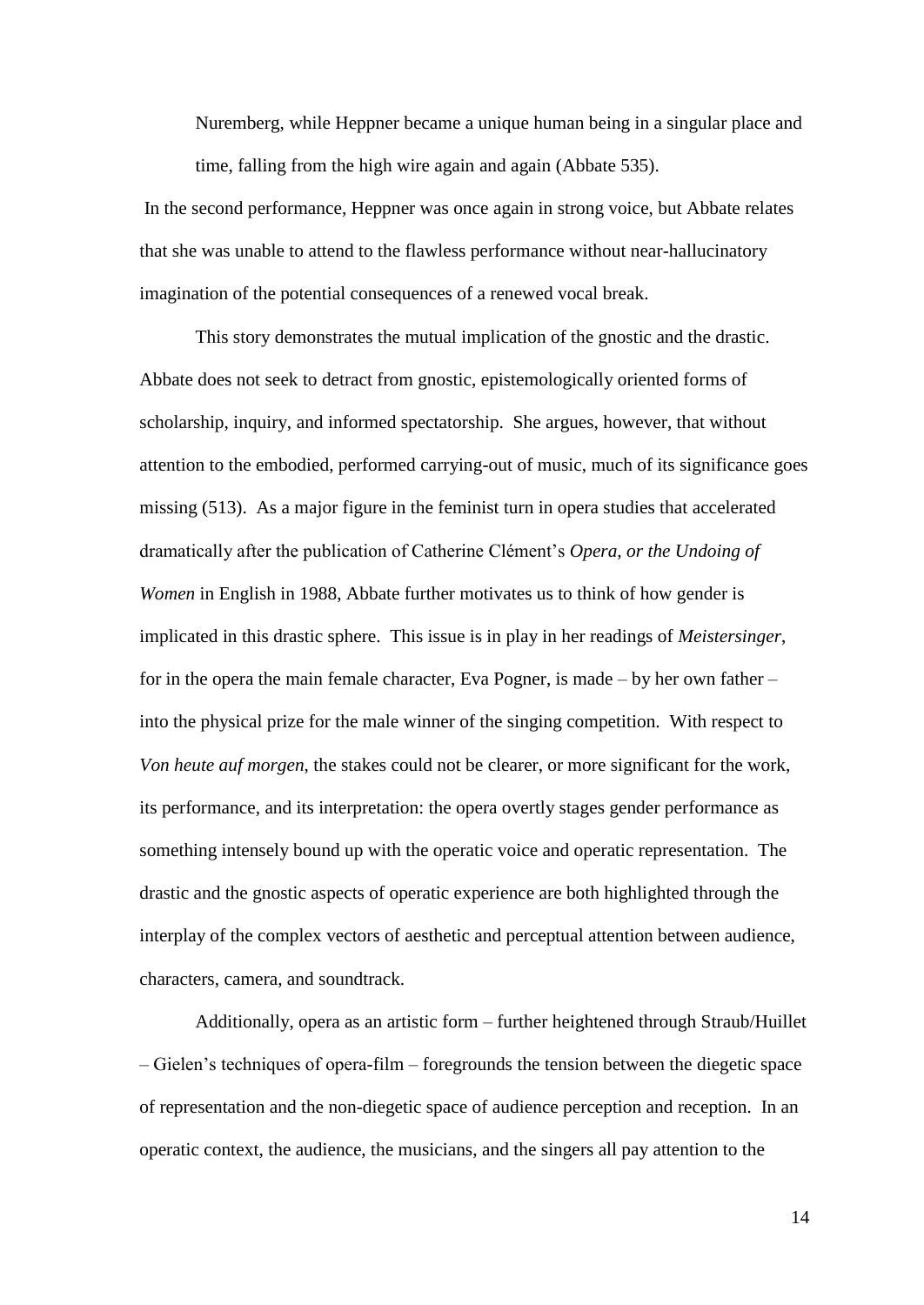technical, textual, and artistic considerations that support the realization of the work. At the same time, however, the characters performed by the singers on the opera stage further represent, through the multivalent nature of their utterances, the complex nature of attention itself. Those characters produce song linked in various ways to a text. They also interact with one another dramatically, often representing highly stylized linguistic communication. Operatic performers must therefore strive to maintain at all times at least two modes of attention: attention to the technical realization of the work through their singing, and attention to the representation of potentially communicative interaction required by the dramatic text. In all operatic performance, these multiple modes of attention required of the performers can conflict with one another – highlighting the embodied risks of operatic performance. At the same time, however, their potential conflict can become an element in the material of the work itself. *Von heute auf morgen*, both as opera and as opera-film, layers these moments atop one another. Its thematics of vocally mediated attention construct a kind of double twofoldness, because the audience's attention is modulated through the representation of the characters' attention. Its realization as opera-film then re-doubles this double twofoldness through the layering and interlacing of filmic with operatic-musical techniques of reproduction.

The technical instantiation of *Moses und Aron* and *Von heute auf morgen* as filmic performances by Straub and Huillet allows the links between attention and its contributory concepts of identity, distraction, and communication to emerge. Byg describes their directorial demands on the camera as a means of making clear the directions of visual and aural interaction in the film space. The camera never cuts to a place where it might, logically, have the potential to see itself in another shot within the scene (21-22). The camera thus has its power of visual misrepresentation and distraction thwarted, which puts boundaries around the visual spectacle and the camera as the means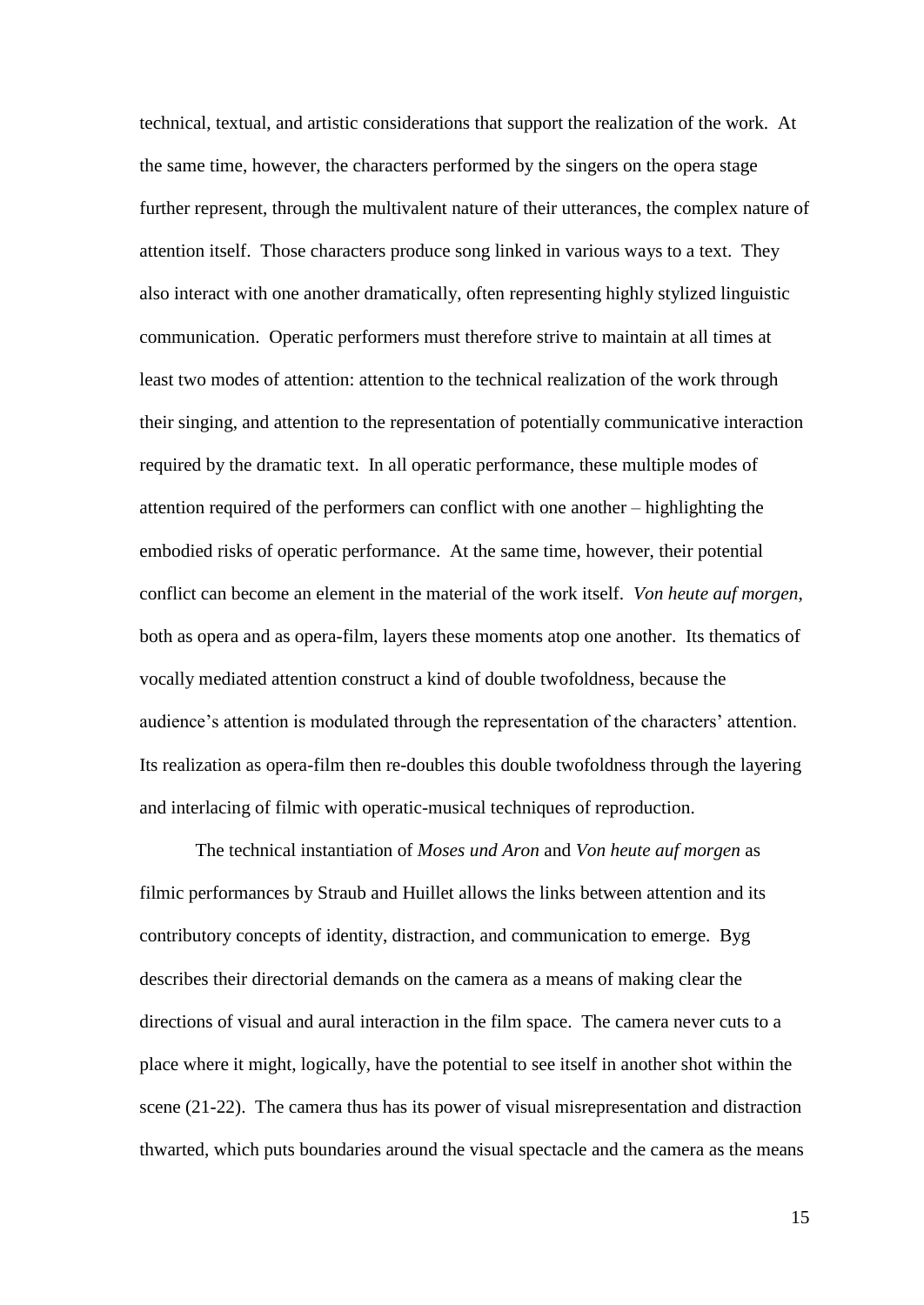to it. This further emphasizes the aural quality of the sound film through the precise localization of both the visual and acoustic phenomena linked to the characters in the filmic space. Benôit Turquety emphasizes the rigor with which Straub/Huillet pursued the acoustic consequences of this representational choice: they chose Jean Renoir's phrase "dubbing is murder" and Jorge Luis Borges's image of the "usurpation of voices" to demand that – as long as the technology of sound film was to be deployed – the filmic space and its represented persons not become estranged from their own sonic world (49). This technical thoroughness enables the characters and their utterances in speech and song to remain linked to their agency, and makes these links available for attentive, critical observation. This is particularly significant in opera, in which the voice always holds the potential to work its way free of the body of the singer-character while still carrying its gendered loadings, and become the focus – like Eva Pogner in *Meistersinger* – of fetishistic interest and economic-institutional exploitation.

*Von heute auf morgen* represents the high point of Straub/Huillet's technical concern with this unity of image and sound – and bears out the consequences of this unity for the gendered space represented in the diegesis. Gielen meticulously rehearsed the score with the Frankfurt Radio Symphony and the five singers who complete the cast, with the film crew carefully planning each blocked shot. A full concert performance was then given in Frankfurt. During this process, Straub/Huillet divided the score into 62 shots corresponding with caesuras in the music and action, and added two more introductory-credits shots (of the recording studio with orchestra and of graffiti script in German asking "Where does your smile lie buried?") before the commencement of the opera for a total of 64 (Volkmer et al. 14-15; "Eine Hexe"  $90$ ).<sup>7</sup> The shots were then filmed and recorded with complete simultaneity of image and sound – nothing was added or subtracted from the soundtrack in postproduction (Primavesi 111). Brady emphasizes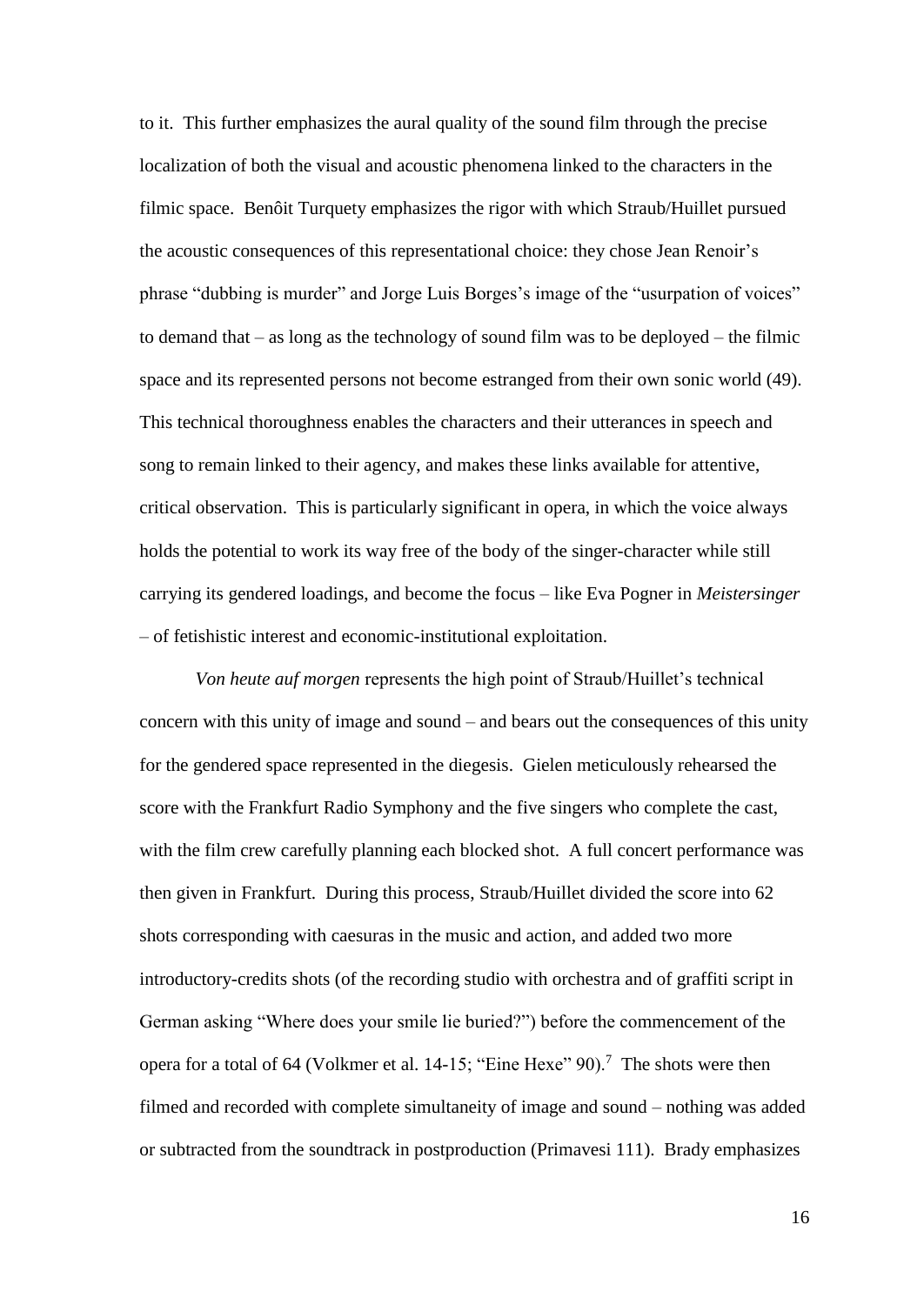how revolutionary this strategy of filmed "liveness" was, and that it embodies and heightens significant thematics of technological mediation that structure the opera (329). In Straub and Huillet's filmic space, then, the characters participating in a communicative exchange must be visually and acoustically embedded within that exchange. Acoustic phenomena and utterances that are non-communicative must also reveal themselves as such. It is through this scrupulously visually and acoustically referential filmic technique, free of the potentially misleading, distracting, even dominating camera and microphone motion that characterizes much filmmaking, that the dynamics of attention start to become representable. In their *Von heute auf morgen*, Straub/Huillet place this rigorous technique in the service of a rendering-into-presence of what the operatic text renders as crucially "not there": the unity of the female voice and the person who contains it, and therefore of the female voice's potential to become the focus of attention under the condition of modernity.

Before turning to a close reading of *Von heute auf morgen*, however, a brief discussion of *Moses und Aron* will demonstrate the range and depth of Straub/Huillet's interest in these thematics and techniques that render attention into the grounding of a performance of resistance. *Moses und Aron* represents them on an epic scale, as questions of religious action and identity among an entire people in a biblical world. Obedience is to God and to the potential representations of God's laws for the Hebrew people as embodied in Moses's experience, understanding, and text. Belonging is to the Hebrew people, to its complex identity as a community of interests, ideals, and drives in the historical and cultural world of the Exodus. Moses, whose words are delivered in the opera not in full-voiced song but in *Sprechstimme*, a form of declamation that fascinated Schoenberg in which the singer shapes pitch and rhythm only very approximately to the indicated notes in the score in order to heighten and transform their effect as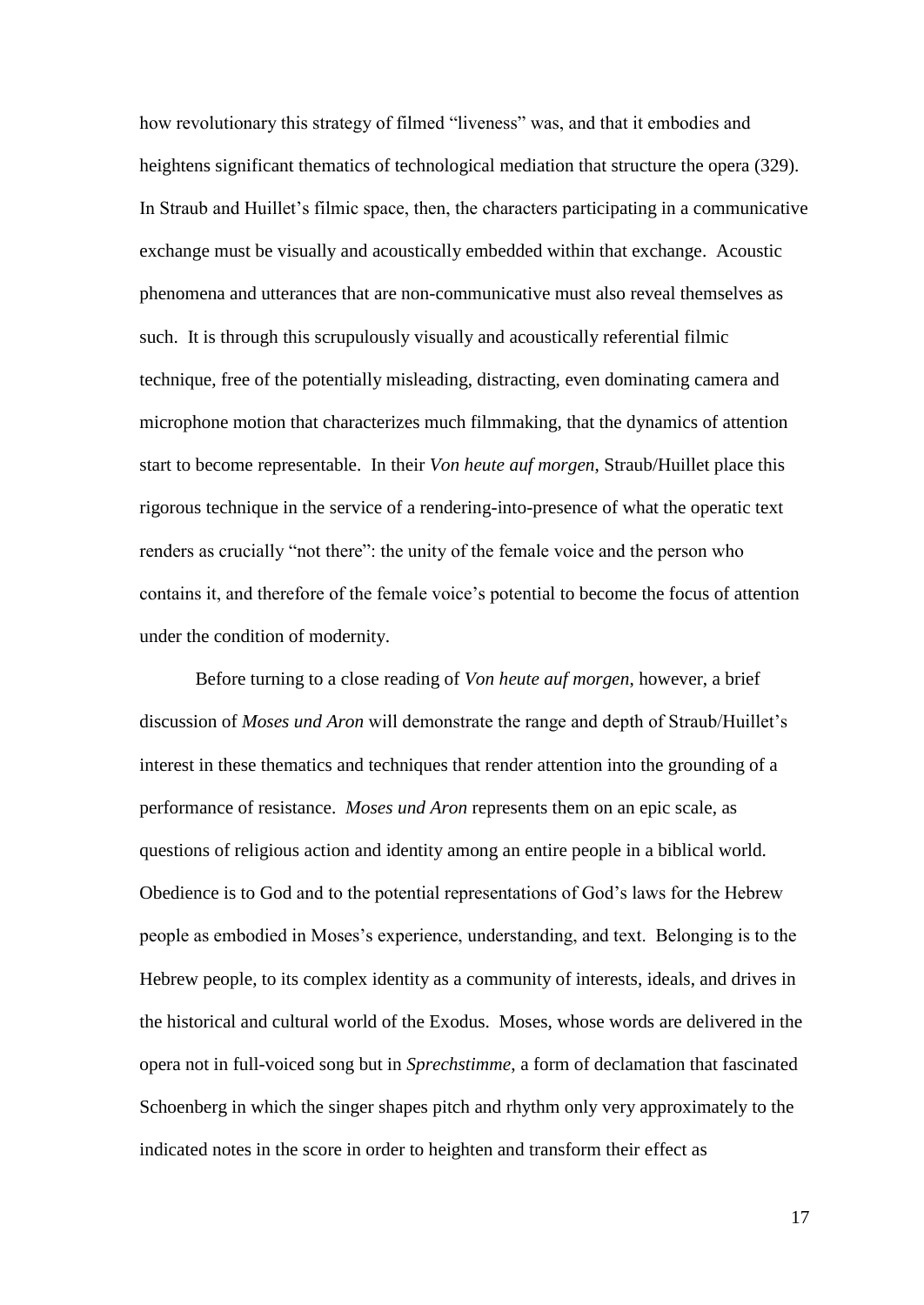communicative speech. This form of vocal representation embodies the stakes of Moses's demands upon the Hebrew people – that they hew to the *Bilderverbot*, the commandment to make no graven images of God, not even through linguistic representation or vocal beauty. Aron's words, on the other hand, are delivered through the full-voiced beauty of the operatic tenor, shimmering like the Golden Calf he allows and motivates the Hebrews to erect and worship. Schoenberg's twelve-tone musical structure enables the representation both of Moses's severity and of the famous "Dance Around the Golden Calf," an operatic ballet scene as famous for its gendered sensual excess as two distant intertexts: the *Venusberg* scene in Wagner's *Tannhäuser* and the "Dance of the Seven Veils" in Richard Strauss's *Salome* (itself an adaptation of Oscar Wilde's play). In *Moses und Aron*, when the Hebrew people attend to what they hear, they are recursively confronted with two linked, but often conflicting, moments linking listening and identity: whom do they obey, and to whom to they belong? In *Moses und Aron*, the impossibility of deciding which of the title characters provides the more successful model of engaging the attention of the Hebrews – the diegetic audience – emerges from the dynamics of attention, and submerges, undecided and undecidable, back into them. For the non-diegetic audience, the experience of being thrown before this undecidability is riveting and unnerving, especially accompanied by Schoenberg's shatteringly intense, often disorienting, but also aesthetically fascinating music.

A deviation that Straub and Huillet make from Schoenberg's score for *Moses und Aron* highlights the constitutive tension in the Hebrews' attention between obedience to God and belonging to their people, their lineage, and their homeland. This deviation does not interrupt an otherwise complete filmic performance of Schoenberg's score. Rather it stands as a prologue to that performance in which a voice-over reads the German text of Exodus (II. Moses) chapter 32, verses 21-28 in Martin Luther's translation. These verses,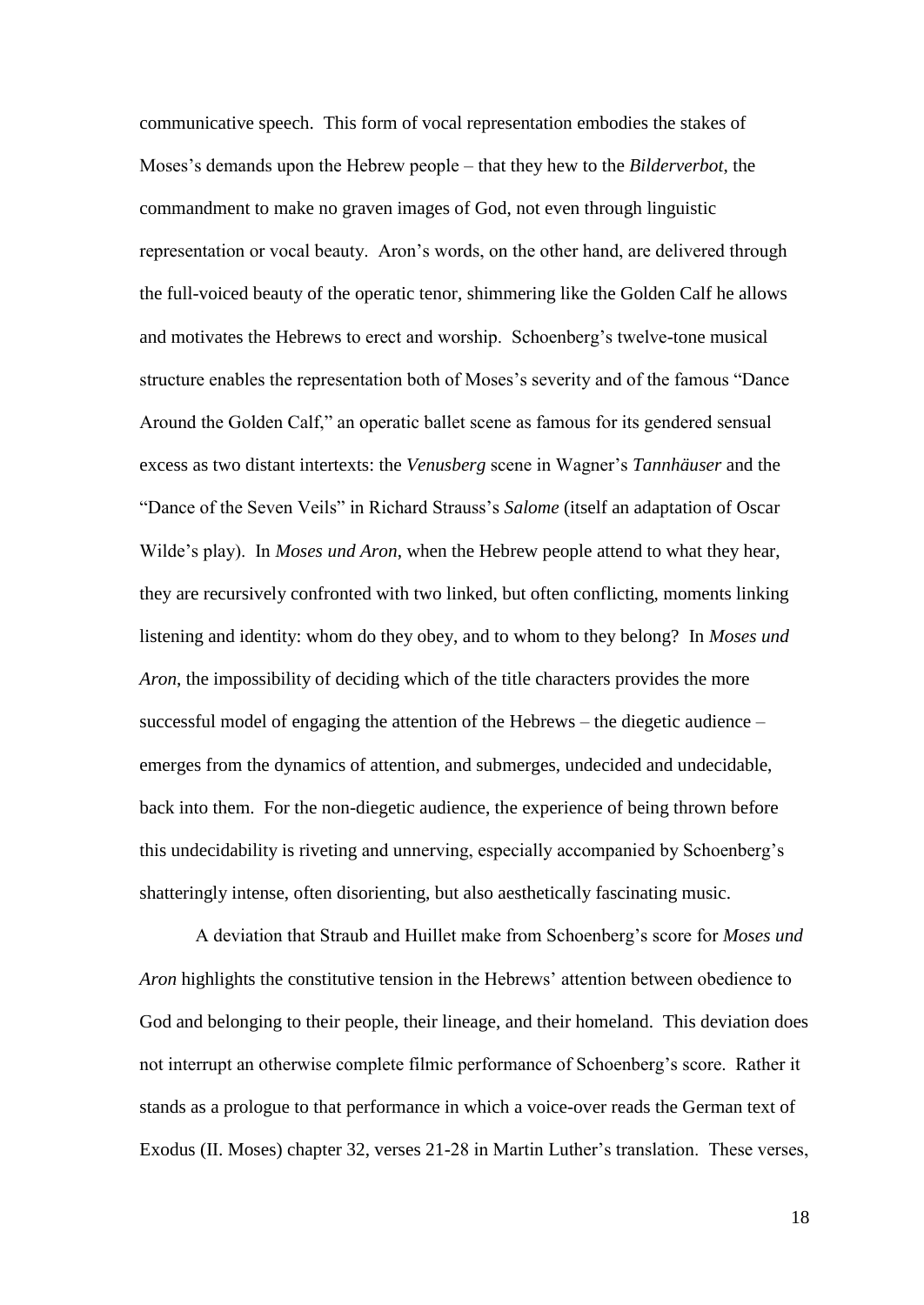which describe Aron's accession to the raising of the Golden Calf during Moses's absence on Mount Sinai, are the biblical basis for much of the second act of *Moses und Aron*. Nonetheless, the voice-over does not read only those verses that become represented in the opera. Rather it reads just past the passage on which the drama is based, onward to a verse that describes the consequences for the Hebrew people commanded by Moses upon his return: that those who *hear* God, and therefore both belong to and obey God ("wer Gott gehört") should stand to him, and then proceed through the camp to kill friends and relatives. The Levites do so, and three thousand die. As Ute Holl describes in reading Straub/Huillet, Schoenberg, Freud, and Benjamin together: "*Gesetzlichkeit* […] always comes with unconceivable violence" ("The Moses Complex's").<sup>8</sup> The Straub/Huillet – Gielen reading of *Moses und Aron* thus stands in the shadow of this prologue and its tearing away of the layers of mediation that accrete to attention: listening, communication, identity, and agency. Those who hear are those who belong, and those who obey. They can – where the demands upon their attention drive them toward the violent instantiation of exclusionary identity – therefore be those who perpetrate.

In *Von heute auf morgen*, attention through listening reveals stakes of identity and agency in a similar dynamic fashion, but one explored on an entirely different scale through an entirely different historical moment: the marriage and the family under the condition of modernity. Here too, identity and agency are structured by moments of obedience and belonging: obedience is potentially to the relationship partner and the responsibilities of relationships and families. Belonging is a complex mixture, itself further iterating the complexity of attention itself: belonging can be to the family unit, but also can be a moment of ownership mediated through the web of modern economic relations. The Woman (wife) can desire her female friend's acquaintance, an operatic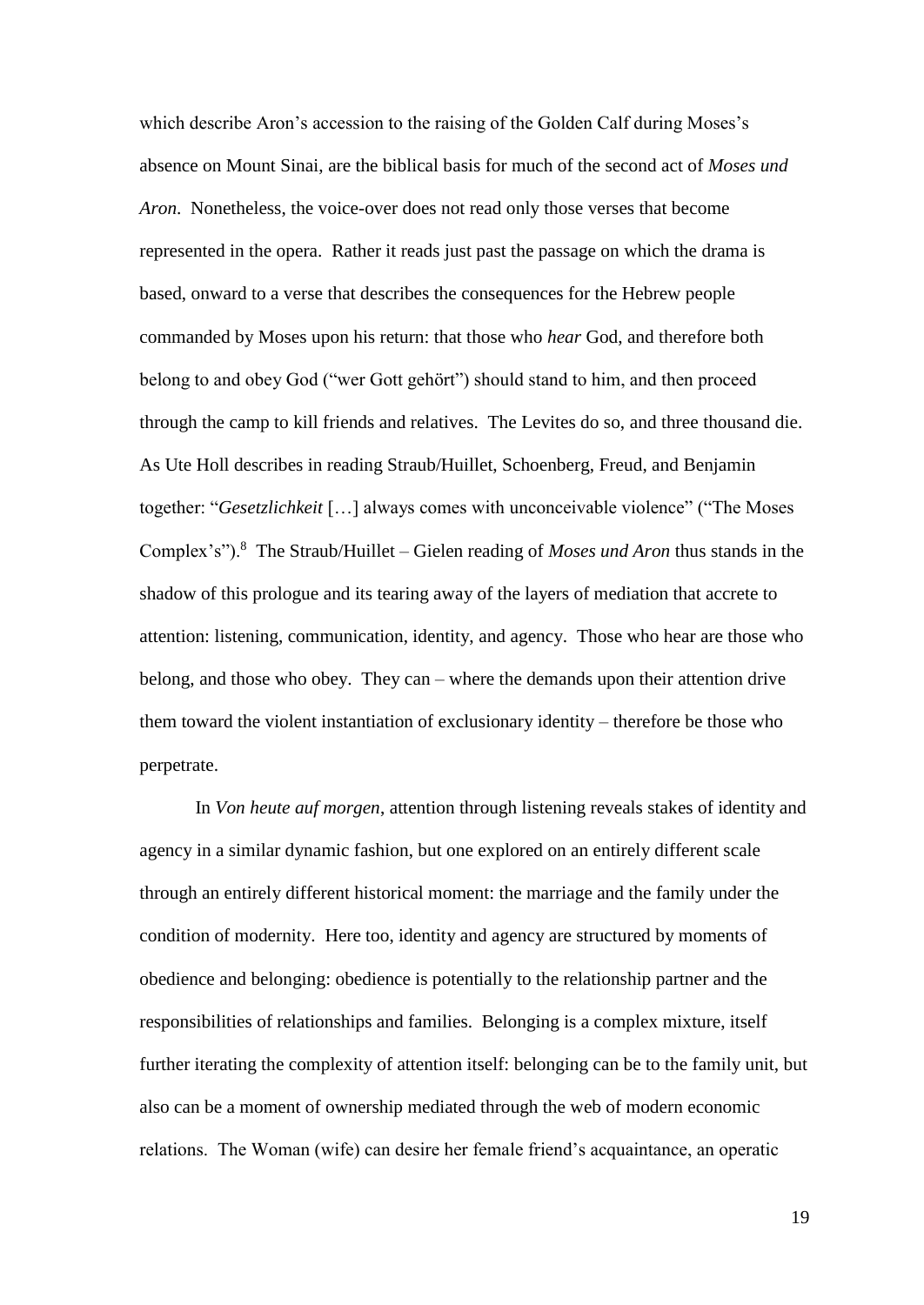tenor, and The Man (husband) his wife's friend, because through their voices, bodies, clothing, actions, and words they command different – and differently gendered – moments of attention. The Straub/Huillet - Gielen film opera of *Von heute auf morgen* therefore instantiates in a unique and intense fashion the classical internal dynamics of Judith Butler's argument about gender performativity: that it instantiates visible, exterior markers of identity that recursively shape and condition interior processes.

In other words, acts, gestures, and desire produce the effect of an internal core or substance, but produce this *on the surface* of the body, through the play of signifying absences that suggest, but never reveal, the organizing principle of identity as a cause. […] This also suggests that if that reality is fabricated as an interior essence, that very interiority is an effect and function of a decidedly public and social discourse…. (185; emphasis original).

The Woman's multiple modes of gender performance, which emerge out of and subside back into one another in the course of the drama, necessarily constitute one another. The rapprochement between husband and wife at the end of the work therefore remains troublesome, because it does not – and cannot – resolve the tensions that arise in the drama and the sung text through the complex dynamics of attention. Gender performativity does not stop at the threshold of the domestic space, and the restoration of marital harmony, while humanely satisfying, necessarily carries the seeds of the next iteration of its interruption. The falling away of the sung vocal text into *Sprechstimme* and the speech of a child – "Mama, what are those, modern people?" – at the end of the opera makes this undecidability again manifest (Schoenberg and Blonda [pseud. Schoenberg], measures  $1127-1128$ ).<sup>9</sup>

As Patrick Primavesi suggests, this "apocalypse at the family scale" is every bit as powerful as biblical pillars of fire and tablets of The Law, for in it the uncanny, unspoken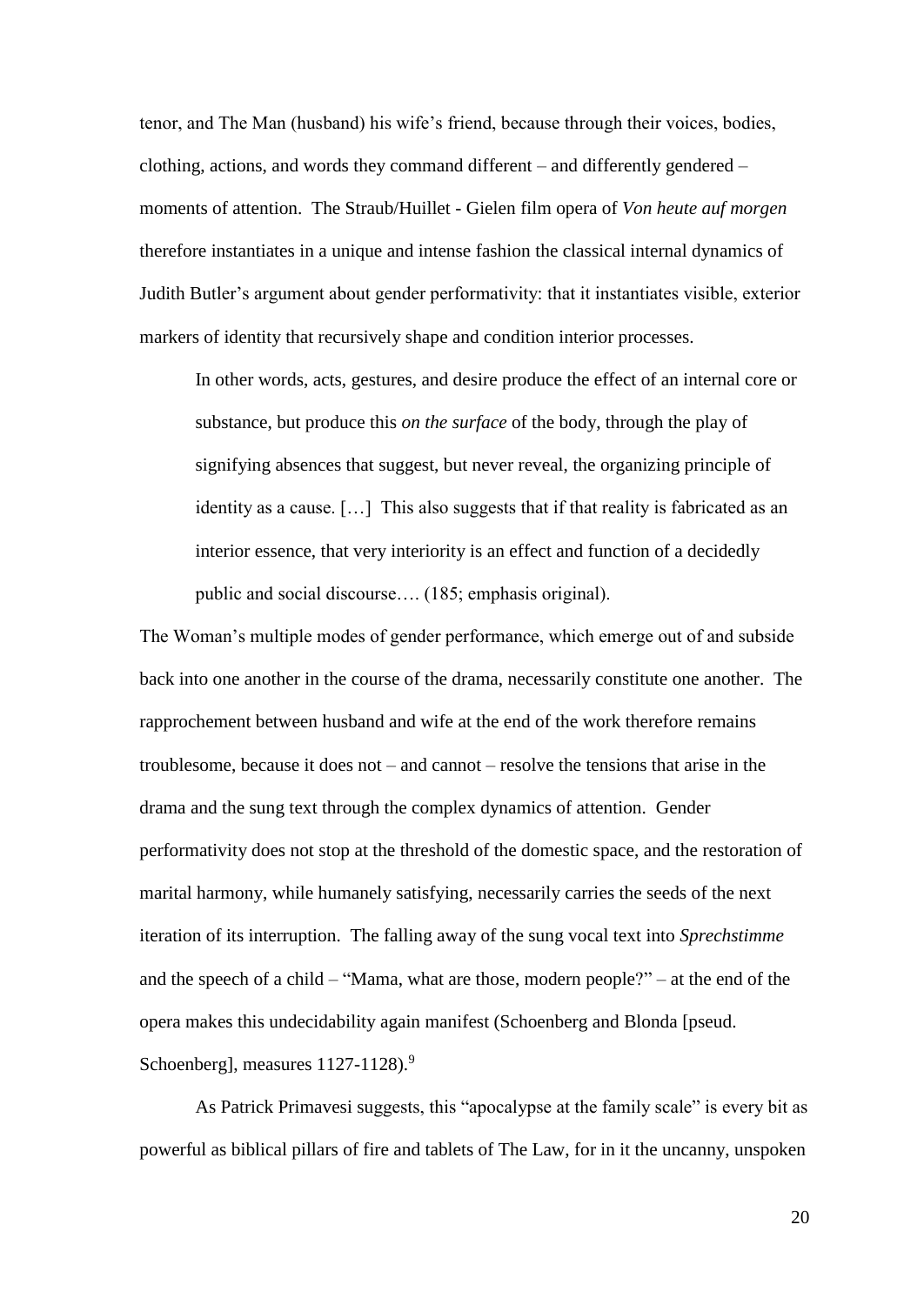tensions of desire and economic relations emerge onto the surface (120-21). Primavesi's reading, one paralleled by Brady's recent exploration of the technological elements in the opera's representational field, must however be extended through attention to the genderedness of the field of attention in the opera: who (or what) "belongs" to whom, "heeds" whom, stands in a relation of ownership or submission, or retains the power of embodied representation to command attention. *Von heute auf morgen* heightens these stakes by staging the operatic voice itself, along with potential means of its technological mediation, as a focus of attention. In *Von heute auf morgen* the tenor who is the focus of The Woman's desire plays upon this power. This foregrounds how vocal utterances can come apart from their potential for communicative function, and is represented in the opera through sometimes almost parodistically heightened listening – and the failures thereof – as a central aspect of attention.

A brief structural reading of *Von heute auf morgen*, both as conceived by the Schoenbergs and as realized through filmic performance by Straub/Huillet – Gielen, will reveal the central moments from which the potential for attention to the main female vocal presence emerges, particularly through her staging of gender performativity as the fulcrum of the drama. The work is loosely structured in five parts. Five characters, all with abstract names, participate: The Man, The Woman, The Singer, The Friend, and The Child. In the first part, The Man and The Woman have just returned from a party, and express their interest in other guests there: The Woman was approached by The Singer, and The Man was enchanted by The Friend, with whom The Woman had rekindled her previous acquaintance (measures 1-328; shots 1-18). The Woman's desire is vocally mediated; The Man's is visually focused. One deviation in the film from the Schoenbergs' stage directions is that The Man and The Woman enter the scene through a glass door from the veranda of their apartment, emphasizing the visual and material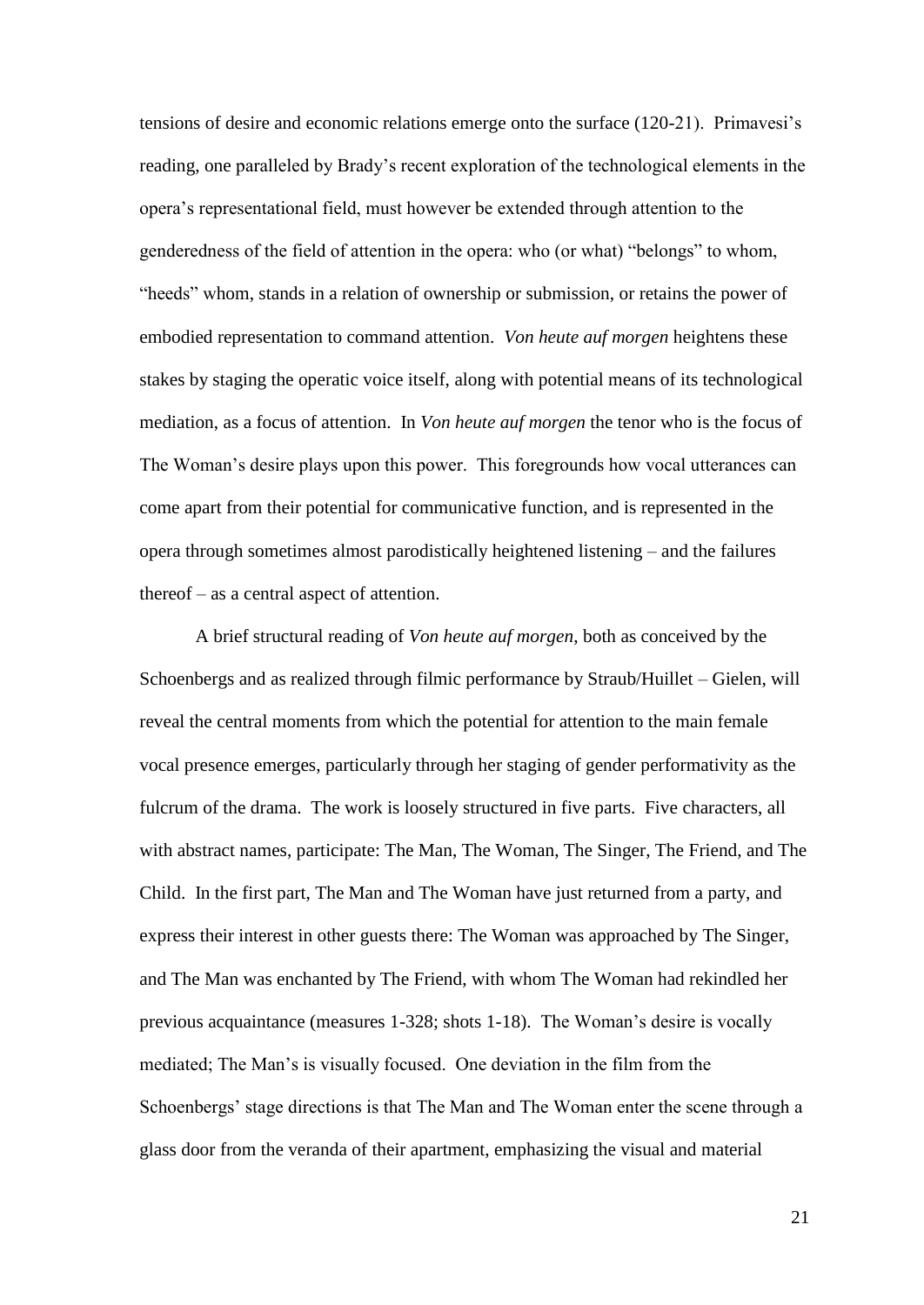accessibility of their domestic space from outside it (measure 1; shot 1). The Woman further reports that The Singer also approached her as the object of specular desire, noting the "deepness" [*Tiefe*] of her eyes" (measures 201-2; shot 8).<sup>10</sup> The Man's wandering attention makes the Woman impatient, and she demands that she be listened to, commanding "Hear what I have to tell you" (measure  $213$ ; shot  $10$ ).<sup>11</sup> He does not. In the film this scene is built up from a set of short shots, 8-13, the longest of which is 28 seconds. It is carried out with Straub/Huillet's subtlest camera technique, which produces tense specular focus. Many directors might use a shot/countershot technique here, but Straub/Huillet's camera clearly retains the same angle, while attending alternately to The Woman and The Man in varying depth of field. The camera thus stages and models close attention to the visual and acoustic phenomena in the represented space, rendering the possibility of the unity of vocal representation and embodied gender performance. The Woman's increasing anger causes The Man to react with the highhanded disdain of a domineering husband who, with demonstrative rhetorical violence, refuses to listen: "Do you think you become interesting to me by throwing such words in my face?" (measures  $317-19$ ; shot  $17$ ).<sup>12</sup>

Already however, The Woman has begun a transformation, one that provides the central thematic fulcrum of the drama. In a passage of operatic *arioso* – song as interior monologue, both informing the non-diegetic audience of emotions and potentially withholding them from other characters on the stage – The Woman communicates to the non-diegetic audience that she will now resist The Man's domination through gender performance: by changing her appearance into that of the kind of woman who takes "a series of admirers and lovers" (measures  $286-88$ ; shot 16).<sup>13</sup> In the film, she stands facing the camera from in front of the door to the apartment's unseen space of intimacy, the bedroom. In an intriguing moment of visually mediated gender performance that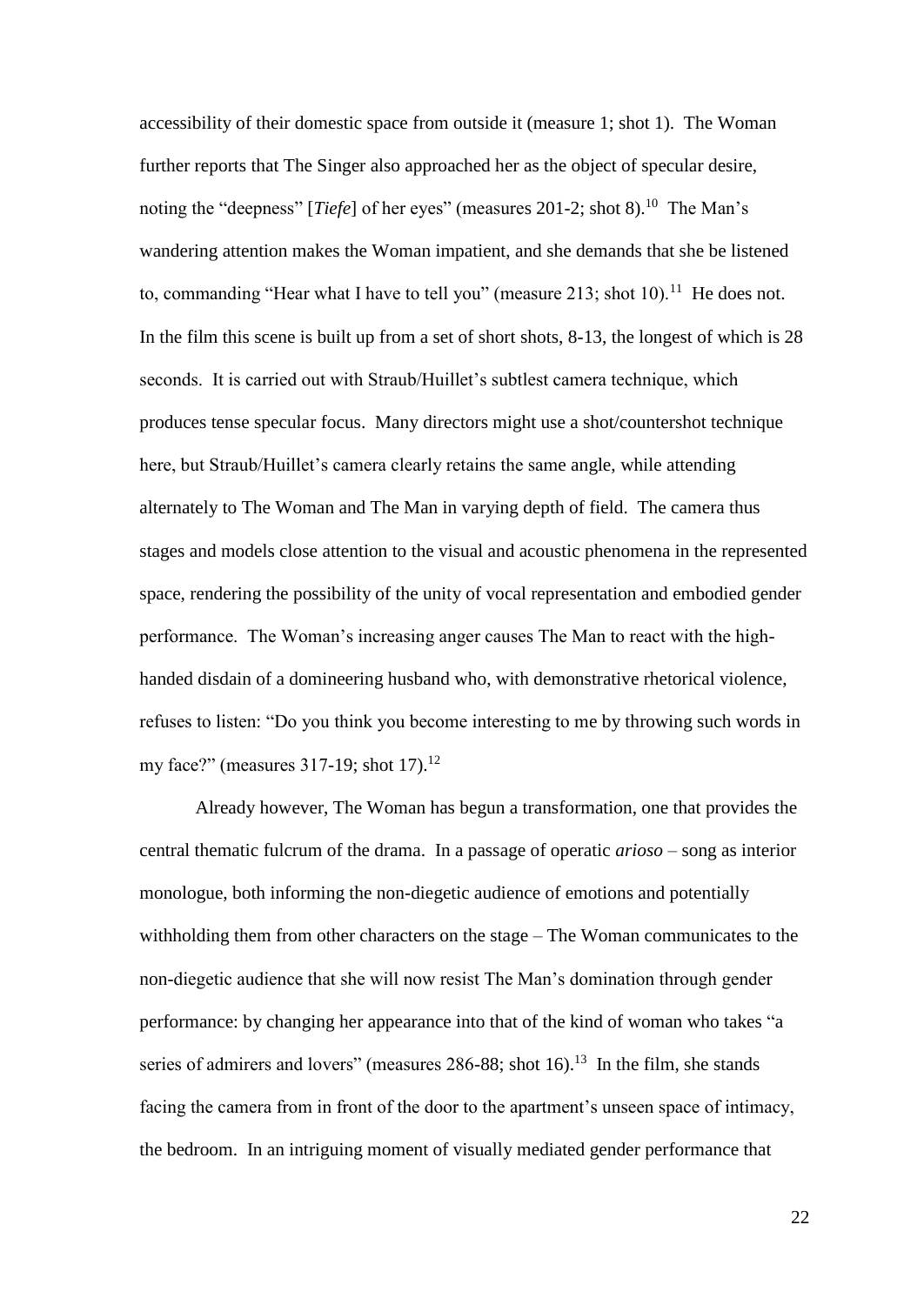highlights the aesthetics of appearance, she sings about how she will achieve her transformation by coloring both her hair and her face in ways that go well beyond cosmetic or even theatrical makeup: "now I'll color my hair, and paint my face all colorfully. Clothes will come only from the best fashions" (measures  $283-86$ ; shot  $16$ ).<sup>14</sup> The stage directions note that the man pays no attention as she begins this transition (measures 281-82; shot 15).

In the second section, after The Man has disdained the possibility of vocally mediated desire such as The Woman has been demonstrating toward The Singer, The Woman decides that The Man's wandering eye must be refocused on her. In measure 329, The Woman turns up the lights, and engages The Man visually (shot 19). He is instantly enraptured – visually: "How is this you look? How can one change so much? Is this elegant creature my wife?" (measures  $331-38$ ; shot  $19$ ).<sup>15</sup> The Woman immediately turns these words back on him aurally, foregrounding her choice to listen to his words as they express his specular desire: "What is this I hear? How can one change so much? Is this delighted admirer my husband?" (measures  $343-51$ ; shot  $20$ ).<sup>16</sup> The longest shot in the film, at 2 minutes and 41 seconds, ensues. It starts with a manifest misrepresentation and manipulation by The Man, who tries to pressure The Woman into representing her own capacity to listen in a way that establishes his fidelity to the marriage: "Have you ever heard anything different from me? Haven't I always been one to honor you faithfully?" (measures  $356-62$ ; shot  $21$ ).<sup>17</sup> The Woman, of course, strings him along, and draws out further sexist phrases. "Does a beautiful woman need a memory?" he asks (measures  $376-77$ ; shot  $21$ ).<sup>18</sup> In the annotated rehearsal screenplay of the film, this page is the most heavily covered with vigorous notations from Straub/Huillet (Volkmer et al. 33). Their indications clearly show the significance of the scene in the drama, and the many ways that the filmmakers sought to guide the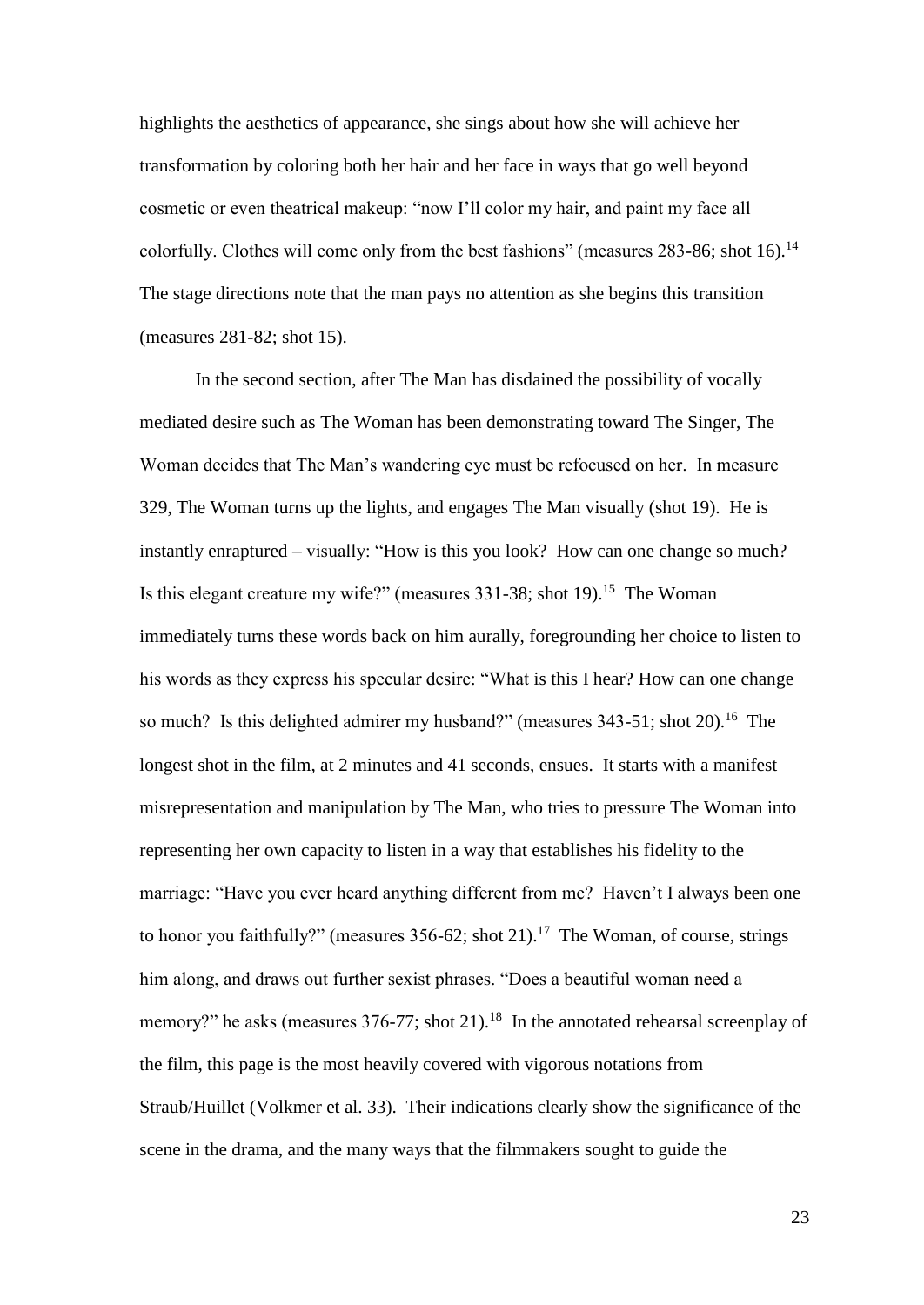singer/actors not only toward exquisitely careful emplacement within the filmic space, but also toward very specific forms of pronunciation and emphasis in the sung text.

As this section continues, the tension heightens. The Man makes a demand that forces the question of identity onto the grounds of obedience and ownership, and The Woman responds with overt resistance. The Man collapses the question of marital belonging not onto mutual agreement, but into ownership, commanding an utterance of implicit submission from The Woman: "Say that you only belong to me" (measures 451- 52; shot  $23$ ).<sup>19</sup> She refuses, emphasizing that even where she might agree to belong, she insists on retaining agency: "I belong to no one always" (measures  $457-58$ ; shot  $24$ ).<sup>20</sup> Their exchange continues for another 100 measures and several shots until The Woman is fully exasperated. In an *arioso* in The Man's absence, she makes clear that she will now deploy the most psychologically loaded form of gender performance, also because The Man desires to be dominated himself: "But he wishes to be tortured. So still some hysteria and phrases" (measures  $528-31$ ; shot  $30$ ).<sup>21</sup> In this self-conscious representation of "hysteria," the boundary between attention to communicative utterances and aesthetic attention to the vocal qualities, dress, and appearance of the character is broken down and refigured through the lens of gender. The Woman consciously stages a mental state – figured as illness – that Elaine Showalter describes as "a form of expression, a body language for people who otherwise might not be able to speak or even to admit what they feel"  $(7)$ .<sup>22</sup> The Woman's interactions with The Man clearly bear the marks of such prior voicelessness. The Woman's gender performance thus unites Showalter's "body language" with Deleuze's "not there" and Butler's "signifying absences" into an explosive act of performed resistance.

The remaining three sections of the opera and film offer a potential, if tenuous, resolution of these tensions by reversing the course of the conflict. Section three shows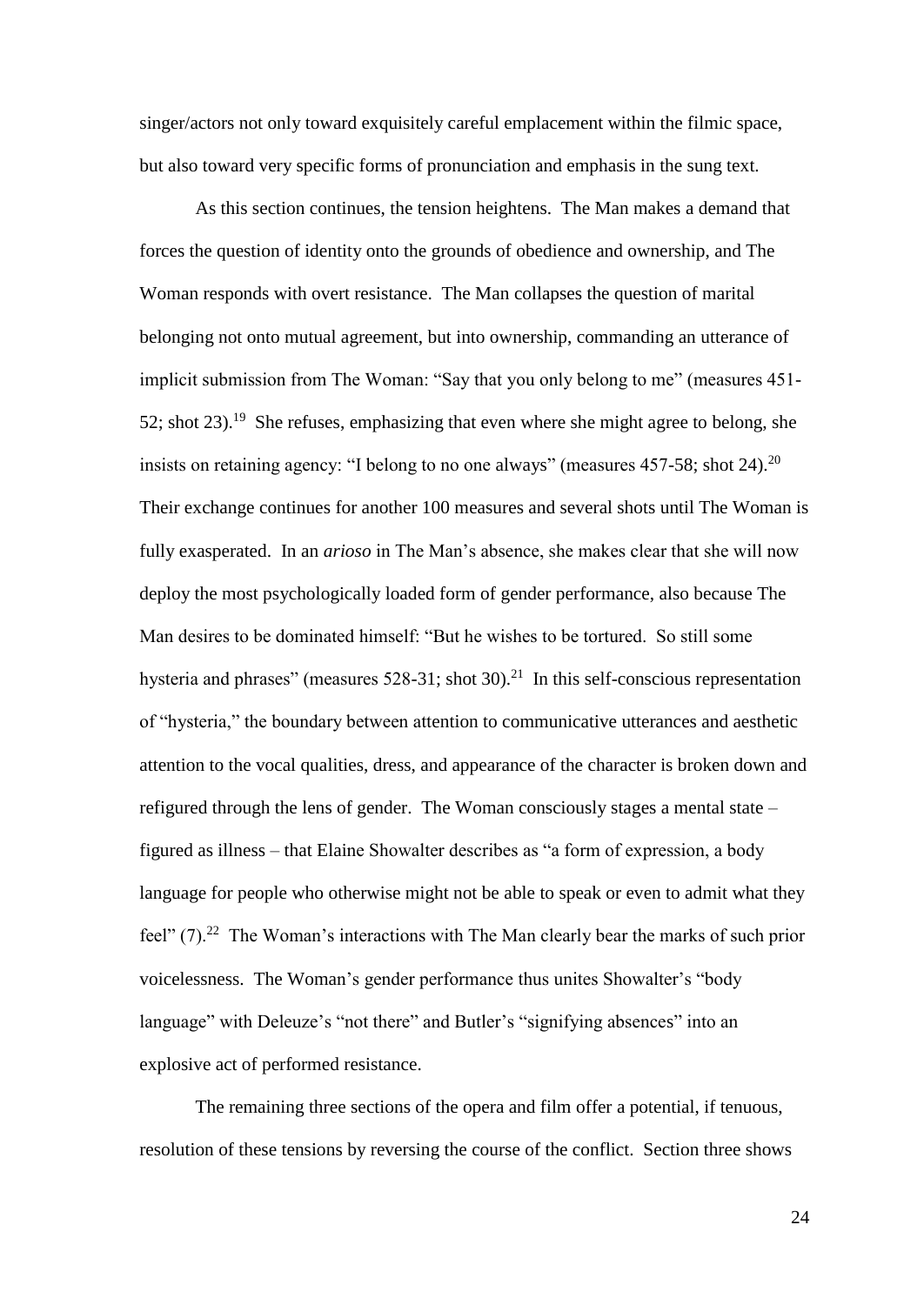the total breakdown of communication and normative gender roles (measures 534-653; shots 31-37). The Woman refuses to comfort the Child, who is awakened when The Woman noisily handles a bottle of beer that The Man has brought in an attempt to placate her (measures 534-39; shot 31). Here Straub/Huillet's blocking varies somewhat from the Schoenbergs' stage directions, and removes some of the violent charge of The Woman's action with the beer: in the opera she smashes the beer bottle on the floor; in the film she rattles it loudly on a tray. This filmic choice allows the camera, and the attention of the non-diegetic audience, to remain more closely focused on the acoustic consequences of The Woman's act rather than on the visual aspects of The Woman's self-described "hysteria." In this scene, both characters demonstratively fail to "hear" – or heed – each other.

Section four uses an extraordinary technologically mediated modulation of the operatic voice to further concentrate the thematics of attention, and to emphasize how the operatic voice is always an artifact of the technological mediation of the dramatic form. The telephone rings, and The Woman has an extended conversation with The Singer in which he attempts to cajole her to join him and the Friend at a bar. In a scene written by the Schoenbergs only very shortly after the development of the sound film, the function of operatic *arioso*, to grant the non-diegetic audience access to the interiority of the characters through vocal expression, is redoubled and heightened by a scene in which not only the non-diegetic audience but also the diegetic one – The Man – are party to both sides of the telephone conversation (measures  $660-758$ ; shots  $39-44$ ).<sup>23</sup> At the same time, in an absurd subplot, The Man begins to pack some belongings to take the family to live in a hotel, because The Woman has led him to believe that she has not paid the gas bill, and that they will therefore have no way of cooking and heating the home. Nonetheless The Woman hints that she is not entirely serious in her conversation with The Singer, for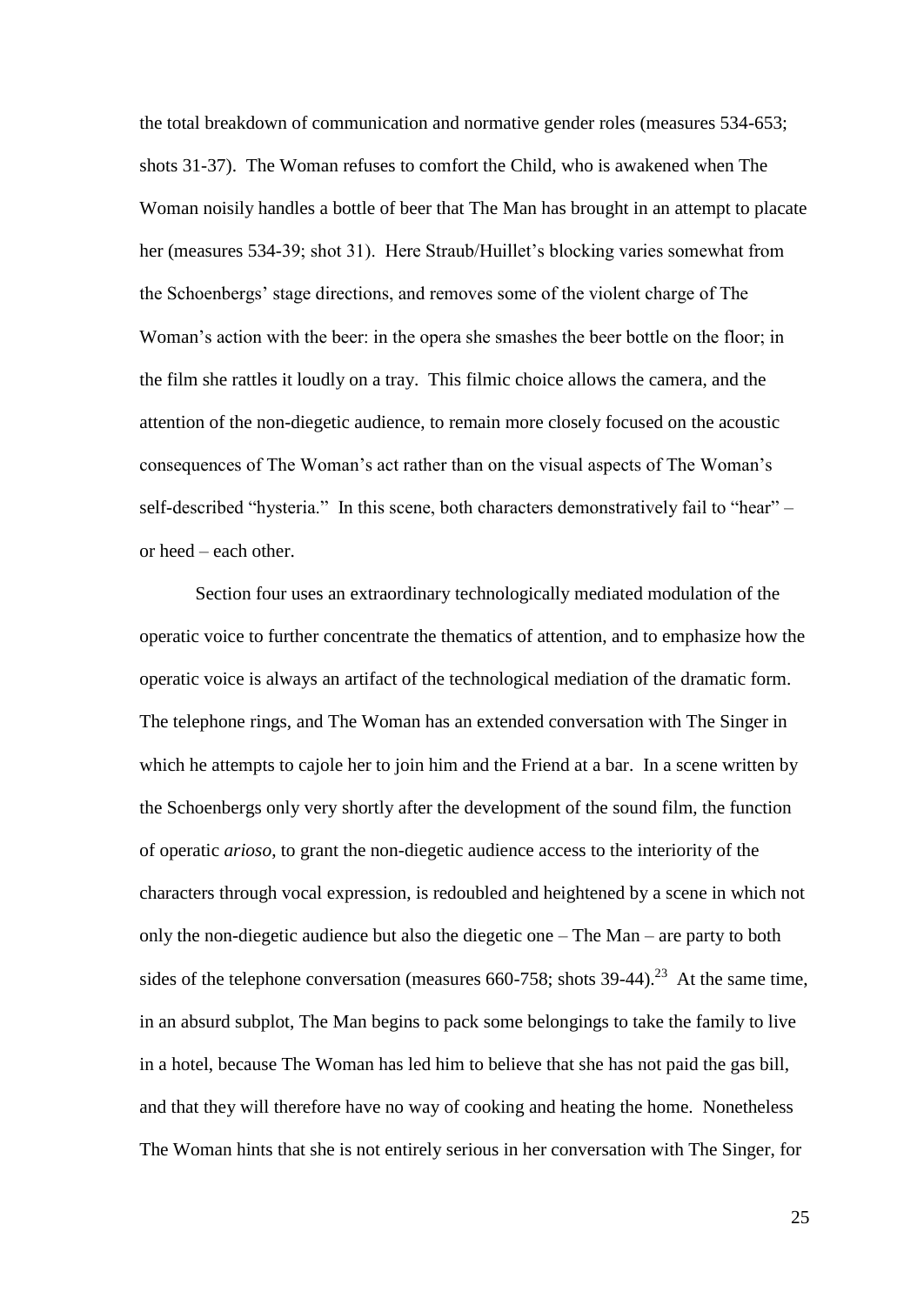she emphasizes aloud that she is allowing The Man to listen in on the conversation and does not want The Singer to know (measures 744-45; shot 44). The Man then slowly breaks down and realizes that he has become unhappy (measures 768-833; shot 47).

At this point the final and fifth section of the film-opera commences. The woman reverts to her earlier type of gender performance, removing the clothing and makeup that she had previously put on (measure 851; shot 48). The Singer and the Friend show up at the apartment unannounced, and continue their attempts to cajole the couple to carry on with the evening's festivities. Both The Man and The Woman refuse, however, with The Woman repeating – with reversed intention – a phrase she had used earlier during her dramatic gender performance, and that emphasizes her own agency and selfbelonging: that she "lives her own life" (measures 493-499; shot 28 / measures 1065- 1081; shots 58-59).<sup>24</sup> In the latter scene the gender roles are particularly fraught, because The Friend and The Singer seek to convince The Woman that continuing the evening represents "living your own life." At this point, however, The Woman has made it clear that re-accepting the sphere of marriage and domesticity similarly does not undermine her understanding of her own agency. The opera concludes with the marital status quo restored. The Man and The Woman serve the Child breakfast, declaiming – now in quiet speech, not in song – that despite the claim of The Singer and The Friend that they are "just pale theatrical figures," they allow "love to direct their performance" rather than "fashion" (measures 1117-1124; shot 61).<sup>25</sup> Here then, as the opera closes, the ensemble itself emphasizes the mutual implication of lived experience, communication, performance and attention in both its valences: as perceptive-communicative attention and as aesthetic attention. The Child raises the ultimately undecidable question that concludes the text: "Mama, what are those, modern people?" (measures 1127-1128; shot 62). Modernity is mediated by attention, attention shaped by agency and identity.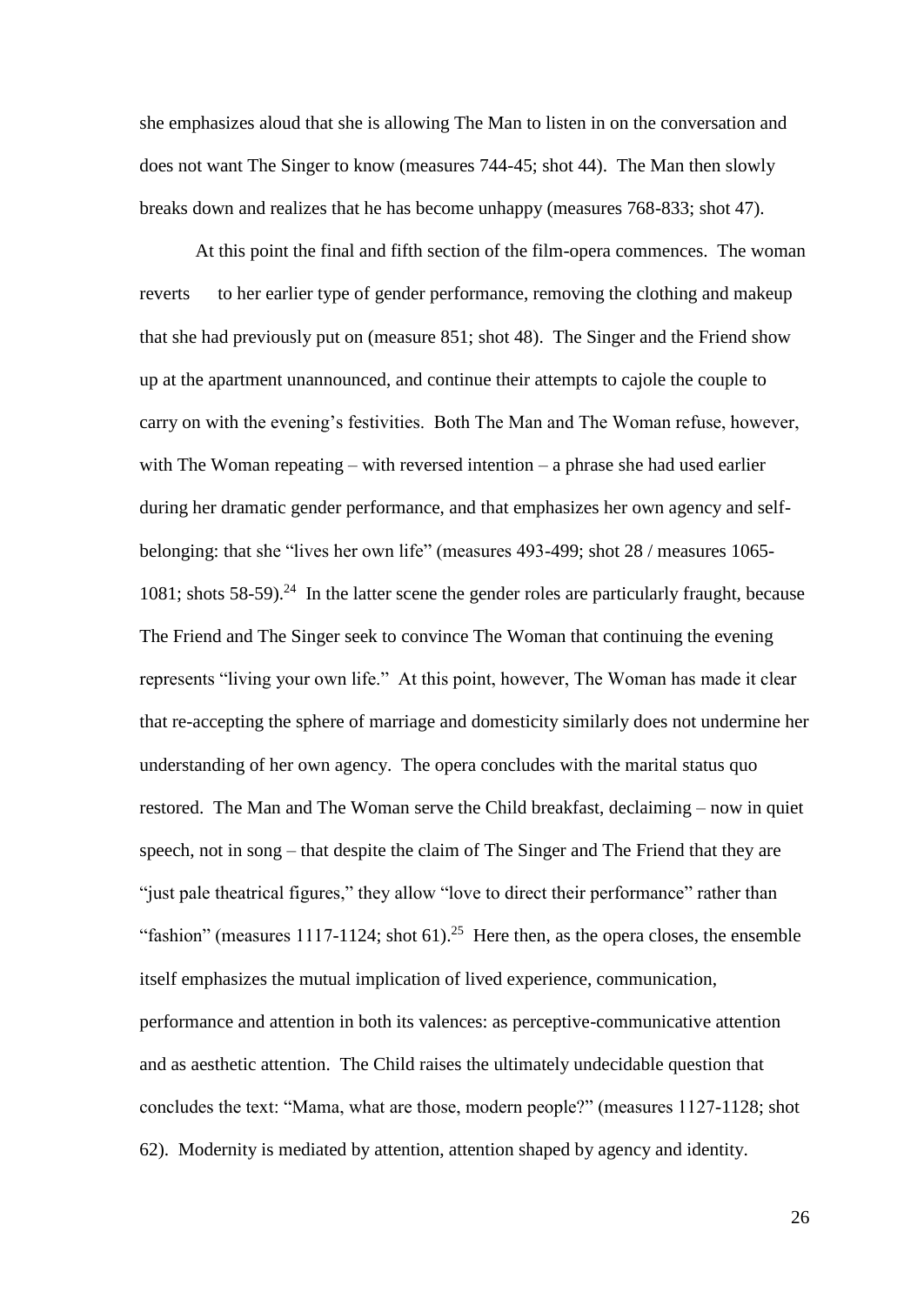Gender, as performance, therefore indelibly marks modern human relations at their very center. The Woman resists domination, expresses agency, and deploys her vocal power with strength and conviction. The power and contingency of human relationships, however, will always require new iterative cycles of the interrogation of attention and its complex, multivalent dynamics.

The Straub/Huillet – Gielen filmic performance-readings of both *Von heute auf morgen* and *Moses und Aron* attempt to trace, explore, and represent attention across the full spectrum of its significance. They do so by rigorously locating the voice within the sounding body, and the body within the space of performance. The intersections of attention's conceptual linkages – identity, agency, obedience, belonging – therefore recursively structure and are structured by the gendered, performed space. For Straub, Huillet, and Gielen, the Schoenberg(s') operas became necessary challenges to the potential of their film art. To rehearse, perform, act, listen – and ultimately to resist – under the conditions of gendered, modernity, attention itself had to be interrogated through to its *ultima ratio*. If domination was to be resisted, ownership had to be rendered into belonging; obedience had to be rendered into a calling to agency. Here lies the micropolitics of operatic-filmic performance, representation, and resistance.

### **Notes**

<u>.</u>

<sup>1</sup> The author wishes to thank the editors of this volume, two anonymous referees, and Barton Byg for comments and encouragement crucial to the refinement of this essay. Critics generally refer to Straub and Huillet when working (and speaking) together as Straub/Huillet (or close variants) to emphasize their co-authorship and minimize the sexist assumption that Straub, as the male director, represented the primary figure in the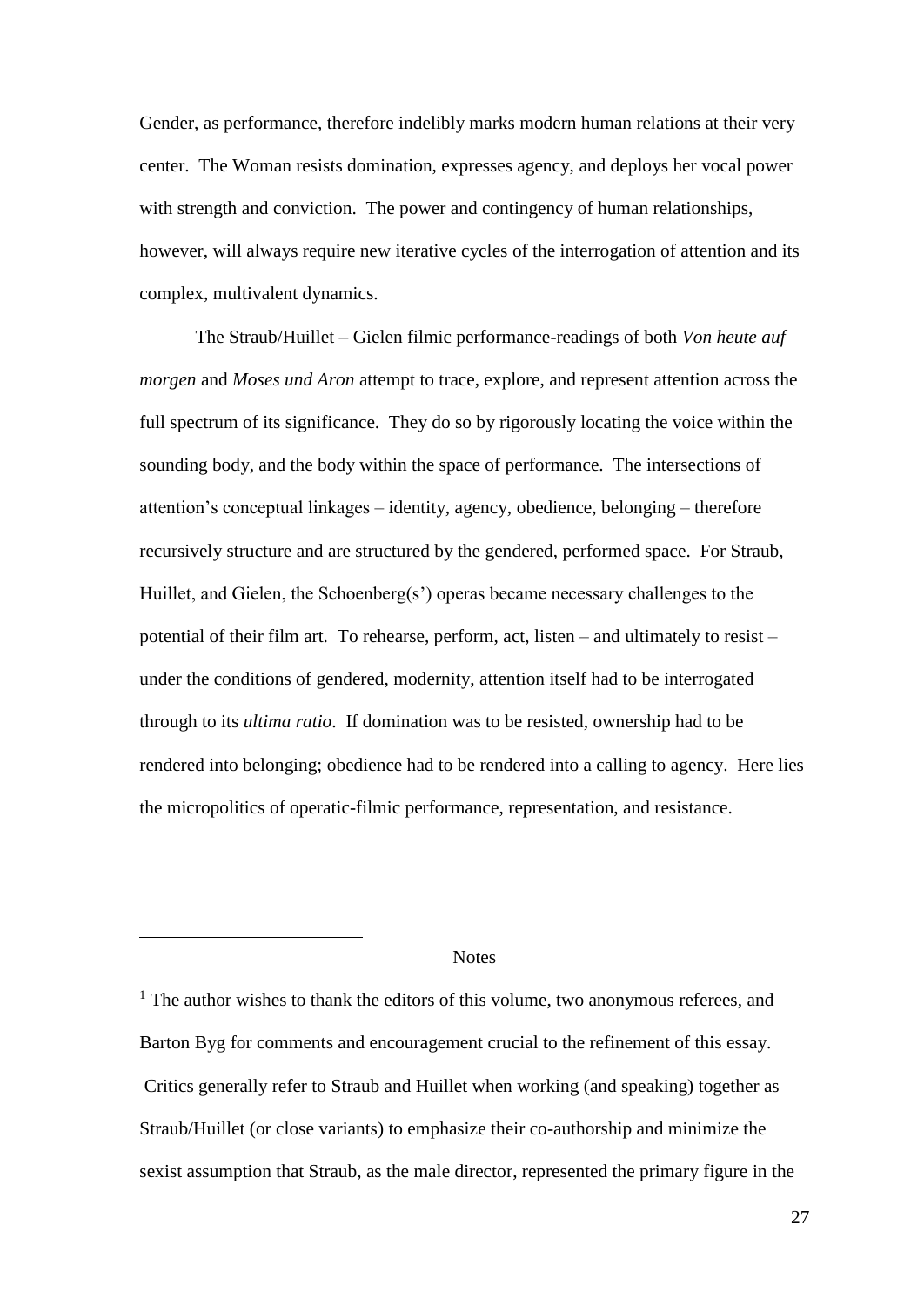collaboration. I follow Barton Byg's practice ("Straub/Huillet") here. Byg emphasizes the ways in which the team, and particularly Huillet, insisted that their work be perceived as thoroughly collaborative (Byg 11-12). I similarly follow the practice in American scholarship that the Schoenbergs' name be spelled as they themselves insisted after arrival in the United States in 1933, with the Germanic *umlaut* rendered as "oe," unless German sources use the *umlaut*.

<u>.</u>

<sup>2</sup> "Bramkamp: Warum haben Sie den Film mit Mono-Lichtton gedreht? Huillet: Weil wir beide Stereo hassen. Und Dolby hassen wir noch mehr. Und noch mehr hassen wir den sogenannten Surround-Dolbyton, bei dem man von hinten beschossen wird. Wo man plötzlich entweder Musik oder Gewehrschüsse auf den Nacken bekommt. […] Wenn du zwei Leute auf einer Leinwand hast, was mach das für einen Sinn, die von links und rechts zu hören?" Unless otherwise noted, all translations are by the author. <sup>3</sup> Unlike the vocal score's translation "Husband" [*Der Mann*] and "Wife" [*Die Frau*], which emphasizes institutional relations, I prefer "The Man" and "The Woman" in order to emphasize the implicit gender relations (Schoenberg and Blonda[/pseud. Schoenberg]). 4 "wie…das bloß Moderne, das Modische nur 'von heute auf morgen' lebt…, in der Ehe wie in der Kunst, in der Politik und in den Anschauungen vom Leben." <sup>5</sup> Martin Brady's otherwise fascinating recent article on "Technology, Liveness, and Presence" in the Straub/Huillet film is unfortunately symptomatic: the title uses "Schoenberg's" in the singular, and the argument barely addresses the manifest questions of gender that suffuse his objects of scholarly interest. Only two passages raise the issue: passing reference (332) to Straub/Huillet's reference in an interview to the "protofeminist" quality of Gertrud Schoenberg's pseudonymous libretto ("Eine Hexe" 95); and a recapitulation of the point that both the opera and film were collaborations between male and female life partners (338).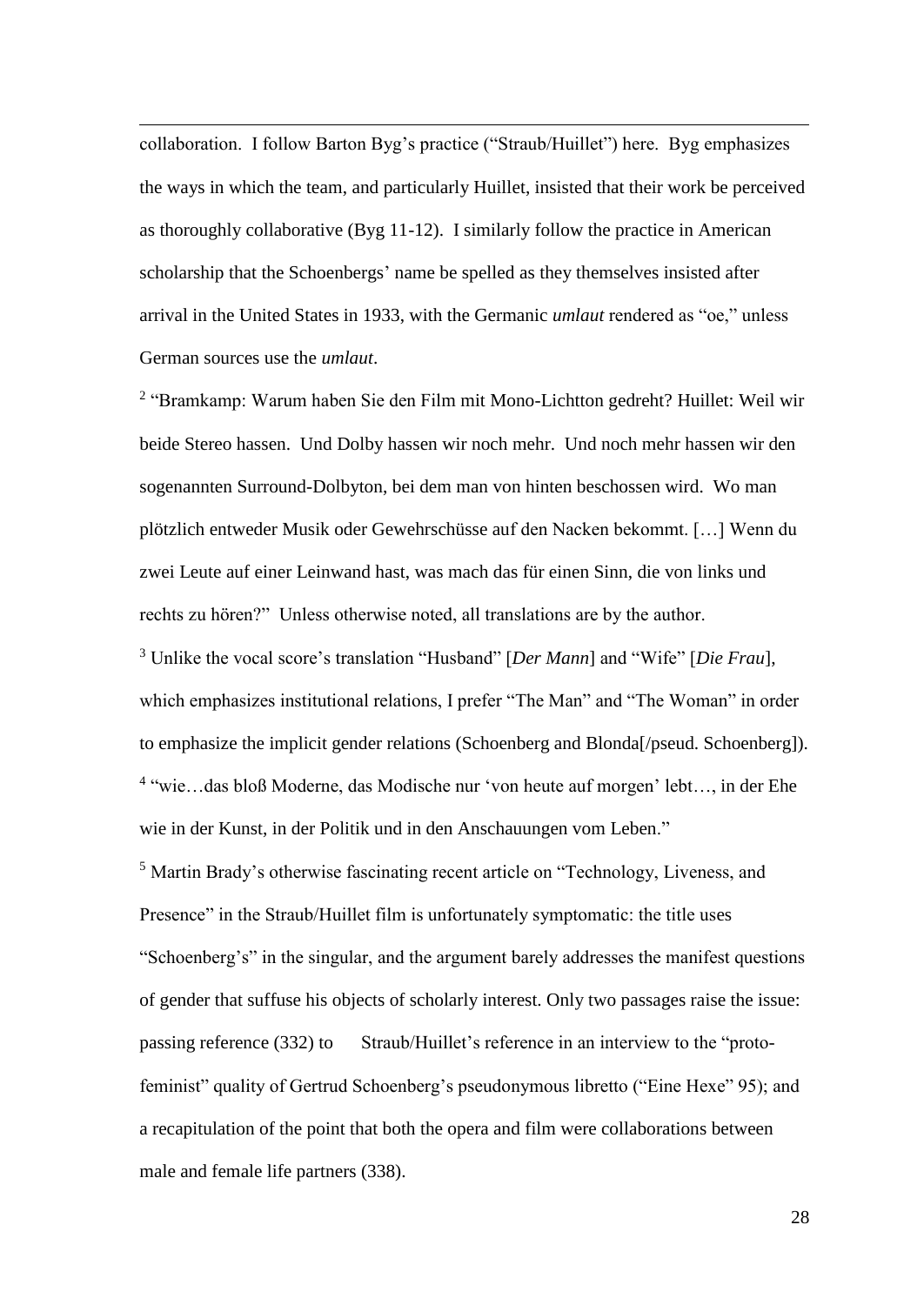<u>.</u> 6 "Straub: Und hier ist es natürlich sehr wichtig, es ist ein Text von einer Frau. […] Der Schönberg macht doch keine Oper nach einem Text, den er verachtet. […] Es gibt keinen amerikanischen Film mit einem so präzisen, geschnitzten und verflochtenen Text wie dieser Text hier. […] Huillet: Ich glaube, die Leute, die sagen, daß der Text schlecht sei, sind einfach ignorant."

<sup>7</sup> "Wo liegt euer Lächeln begraben" [Graffiti]

<sup>8</sup> I choose here to follow translator Michael Turnbull's suggestion that the term *Gesetzlichkeit* is essentially untranslatable.

<sup>9</sup> "Mama, was sind das, moderne Menschen?" Citation both of the Schoenbergs' text and of the published facsimile of Straub/Huillet's rehearsal screenplay contained in Volkmer et al., pp. 14-71, is done most clearly through the reference they both use: the measure numbers in the vocal score (Schoenberg and Blonda [pseud. Schoenberg]).

 $10$  While lyric translations are provided in the vocal score (Schoenberg and Blonda), again these literal translations are by the author, in order to emphasize the central aspects of attention and gender performance.

<sup>11</sup> "Höre, ich muß dir's erzählen…"

<sup>12</sup> "Glaubst du wirklich, du wirst mir interessant, weil du Worte gegen mich führst…?"

<sup>13</sup> "…Verehrer nehm' ich serienweise und Liebhaber…"

<sup>14</sup> "Nun werde ich mir auch die Haare färben und schön bunt mein Gesicht bemalen, und Kleider trage ich nur mehr vom ersten Schneider…"

<sup>15</sup> "Wie siehst du aus? Wie kann man sich so verändern? Ist dieses elegante Wesen meine Frau?"

<sup>16</sup> "Was höre ich? Wie kann man sich so verändern? Ist dieser entzückte Verehrer mein Gatte?"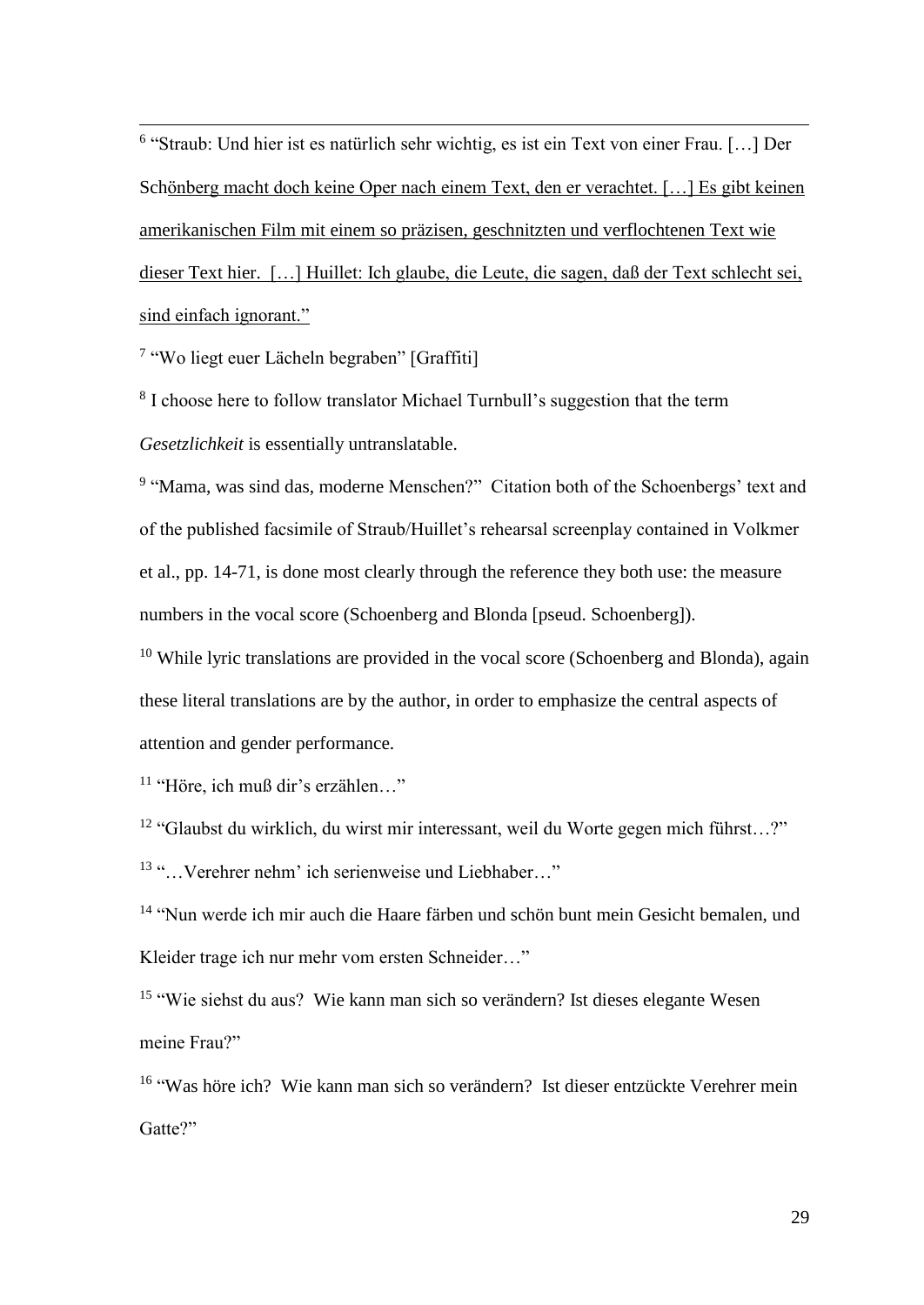<sup>17</sup> "Hast du je etwas andres von mir gehört? War es ich nicht der dich stets in Treue verehrt?"

<sup>18</sup> "Braucht eine schöne Frau Gedächtnis?"

<sup>19</sup> "Sag daß du mir allein gehörst."

<u>.</u>

<sup>20</sup> "Ständig gehöre ich niemand…"

<sup>21</sup> "Aber er wünscht, noch gequält zu werden. Also noch etwas Hysterie und Phrasen."  $22$  Showalter further emphasizes the central status of visuality in the diagnosis of hysteria as pursued, especially, by Jean-Martin Charcot in the late nineteenth century (32-37), and explores how despite the occasional diagnosis of male hysteria, the disease was closely linked to female bodies and behaviors (33).

 $23$  This scene is, if not the earliest major telephone scene in opera, one of the most significant. The 1940s and 1950s saw the composition of two further operas with even greater reliance on this dramatic trope: Gian Carlo Menotti's *The Telephone* (1947) and Francis Poulenc's *La Voix humaine* (1958). Both retain a place in the repertoire. Mary Ann Smart notes skeptically that the highly controversial scholar Avital Ronell, author of the wildly and provocatively associative *The Telephone Book*, "glorifies" the telephone scene in Poulenc's opera because it breaks up the reified man/woman gender binary. In *Von heute auf morgen* it appears to do the opposite – but in the service of a humane vision of the complexities of attention (251n6).

 $24$  "So leb ich schließlich doch mein eignes Leben..."

<sup>25</sup> "Wir vielleicht schon verblaßte…Theaterfiguren…. Aber…Regie führt bei ihnen die Mode, bei uns jedoch…[d]ie Liebe…."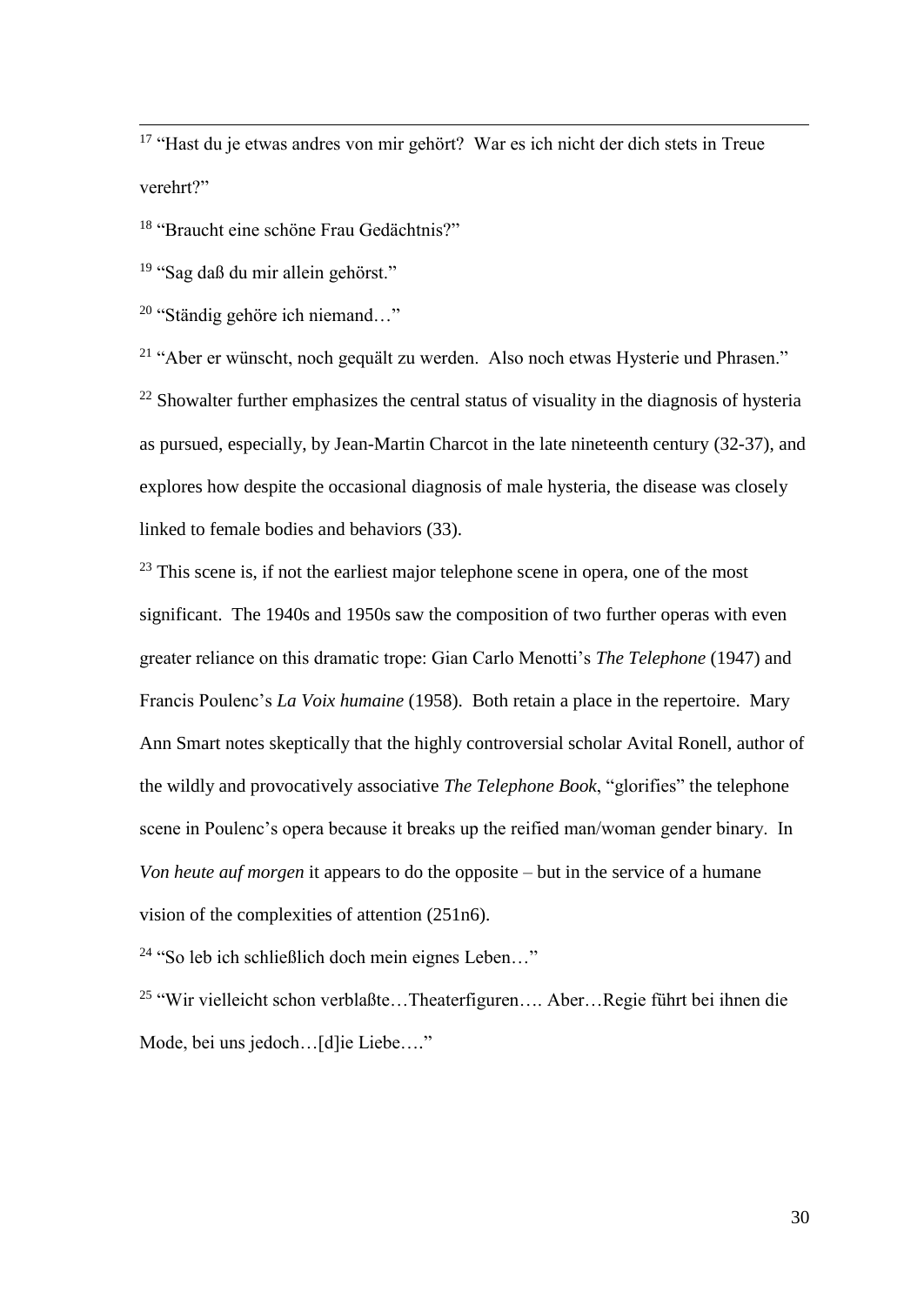#### Works Cited

- Abbate, Carolyn. "Music Drastic or Gnostic." *Critical Inquiry*, no. 30, Spring 2004, pp. 505- 36.
- Brady, Martin. "Technology, Liveness, and Presence in Straub-Huillet's Film of Schoenberg's *Von heute auf morgen*." *The Opera Quarterly*, vol.34, no. 4, 2019, pp. 324-42.
- Brand, Juliane. "Of Authorship and Partnership: The Libretto of *Von heute auf morgen*." *Journal of the Arnold Schoenberg Institute*, vol. XIV, no. 2, Nov. 1991, pp. 153-240.
- ---. "A Short History of *Von heute auf morgen* with Letters and Documents." *Journal of the Arnold Schoenberg Institute*, vol. XIV, no. 2, Nov. 1991, pp. 241-70.
- Butler, Judith. *Gender Trouble: Feminism and the Subversion of Identity*. Routledge Classics, 2006.
- Byg, Barton. *Landscapes of Resistance: The German Films of Danièle Huillet and Jean-Marie Straub*. U California P, 1995.
- Clément, Catherine. *Opera, or the Undoing of Women*. Translated by Betsy Wing. U Minnesota P, 1988.
- Crary, Jonathan. *Suspensions of Perception: Attention, Spectacle, and Modern Culture*. MIT Press, 1999.
- Cross, Charlotte M. and Russell A. Berman, editors. *Political and Religious Ideas in the Works of Arnold Schoenberg*. Garland, 2000.
- Cuccuru, Kathrine. "Aesthetic Attention: A Proposal to Pay It More Attention." *Estetika: The Central European Journal of Aesthetics*, vol. LV/XI, 2018, no. 2, pp. 155–79.
- "'Eine Hexe, die eine Menge Energie verbraucht...': Danièle Huillet und Jean-Marie Straub im Gespräch mit Artem Demenok und Robert Bramkamp." Volkmer et al., pp. 87-99.
- Goldstein, Bluma. "Schoenberg's *Moses und Aron*: A Vanishing Biblical Nation." Cross and Berman, pp. 159-92.